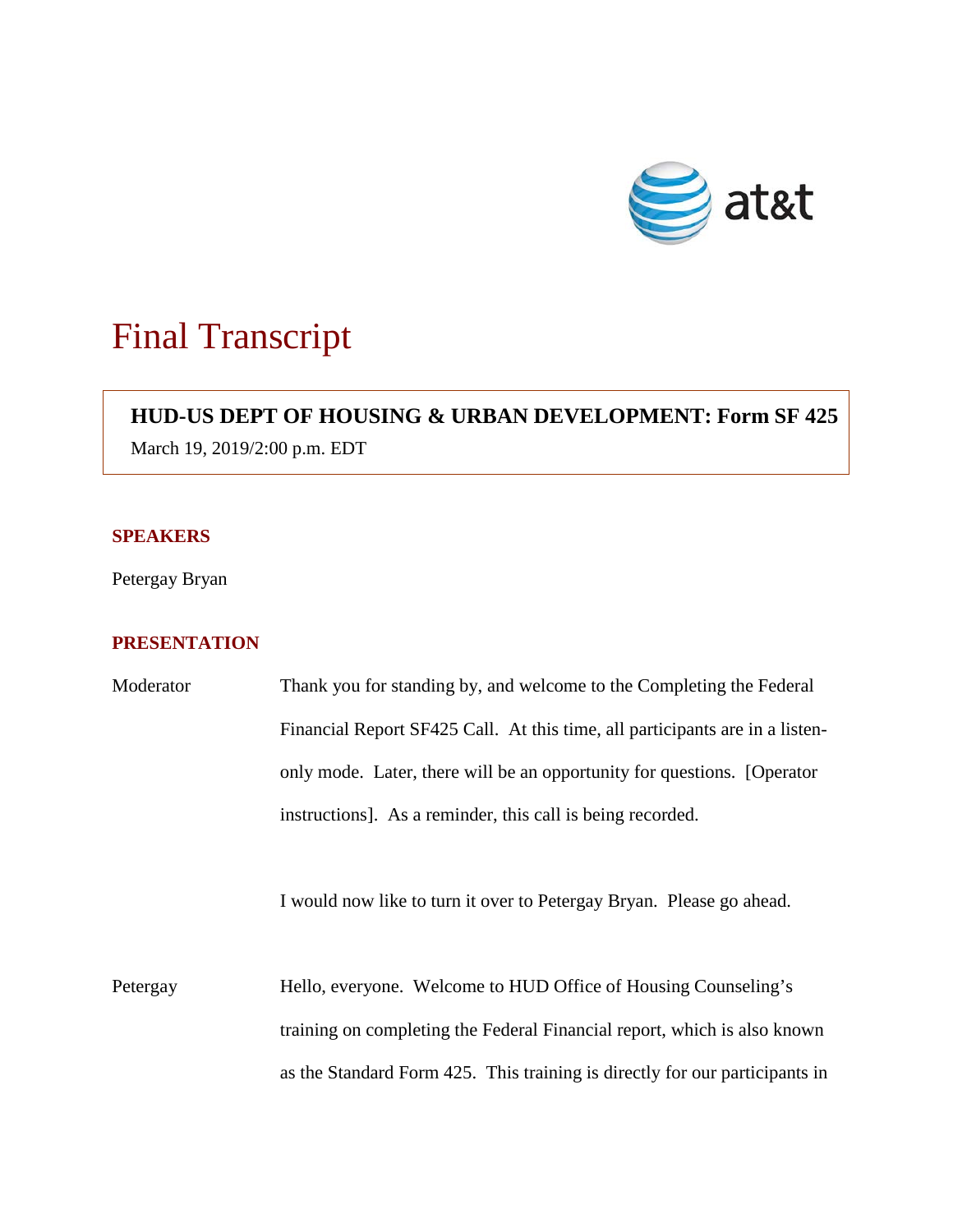the Office of Housing Counseling program, so if you are receiving other HUD funds in other programs, then some of this may not pertain to you. As the operator stated, audio will be recorded. The playback number, along with the PowerPoint and the transcript, will be available to you on the HUD exchange shortly at the link that is provided here on your screen.

The training digest will also be updated on the HUD Exchange once the webinar is posted. Had you registered for today's training, then you should have received an email with a copy of a PDF file with all of the PowerPoint slides that we are going to be reviewing today. If you didn't receive that email, you can simply expand your control panel and you'll see a section that says handouts. If you double click that, then you'll be able to download the document, print it and take notes for your records today.

Due to the volume of participants and the amount of things that we need to cover, we may not have time to pause for questions, but if we do, I'll let you guys know and the moderator will give you instructions on how you can pose those questions. However, if you had a question while I'm going through the presentation today, we do have staff on standby. If you can just expand your control panel, there is a section for questions. You can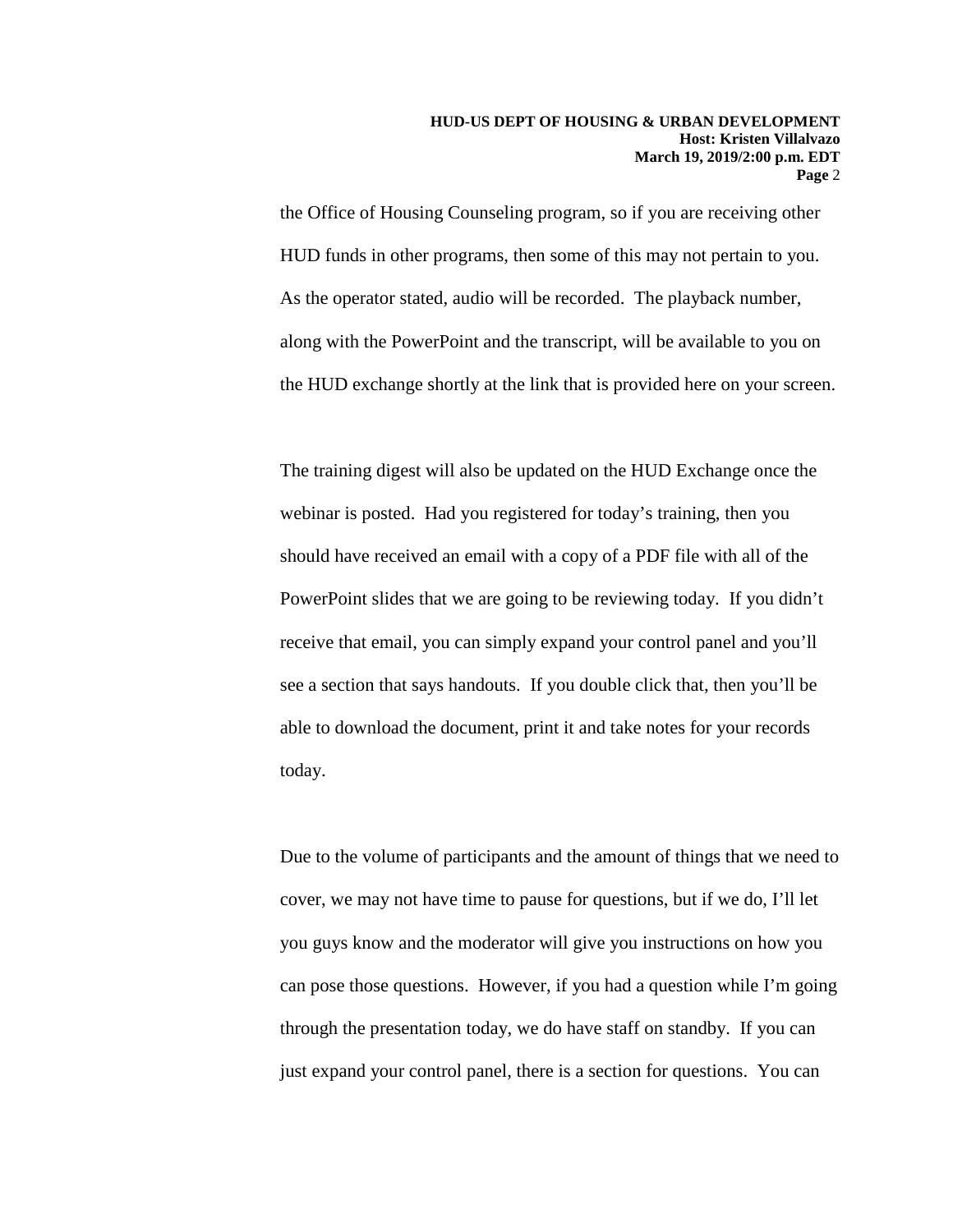type your questions there and staff here from Booth Management Consulting will respond to you right away.

If, after today's training, you think of any additional questions, you can send those questions to housing.counseling@hud.gov. That email address is right here on your screen. It's housing.counseling@hud.gov with the topic for today's training in the subject line. If, for some reason, all of the lines become unmuted by the operator, we don't want to have any distractions unless you are making a comment or posting a question, so we do ask that you go ahead and mute your phones now so as to not cause any interruptions.

If you logged into the webinar from your computer, then you will receive a thank you for attending email from GoToWebinar within the next 48 hours and that will serve as your certificate of training, so we do ask that you print out that email and save it for your records so that you can have proof that you participated in today's training. If you wish to receive credits for today's training, you can go the HUD Exchange in the webinar archives section and you could search by the topic for today's training or by date and select that training or the webinar, and then click on get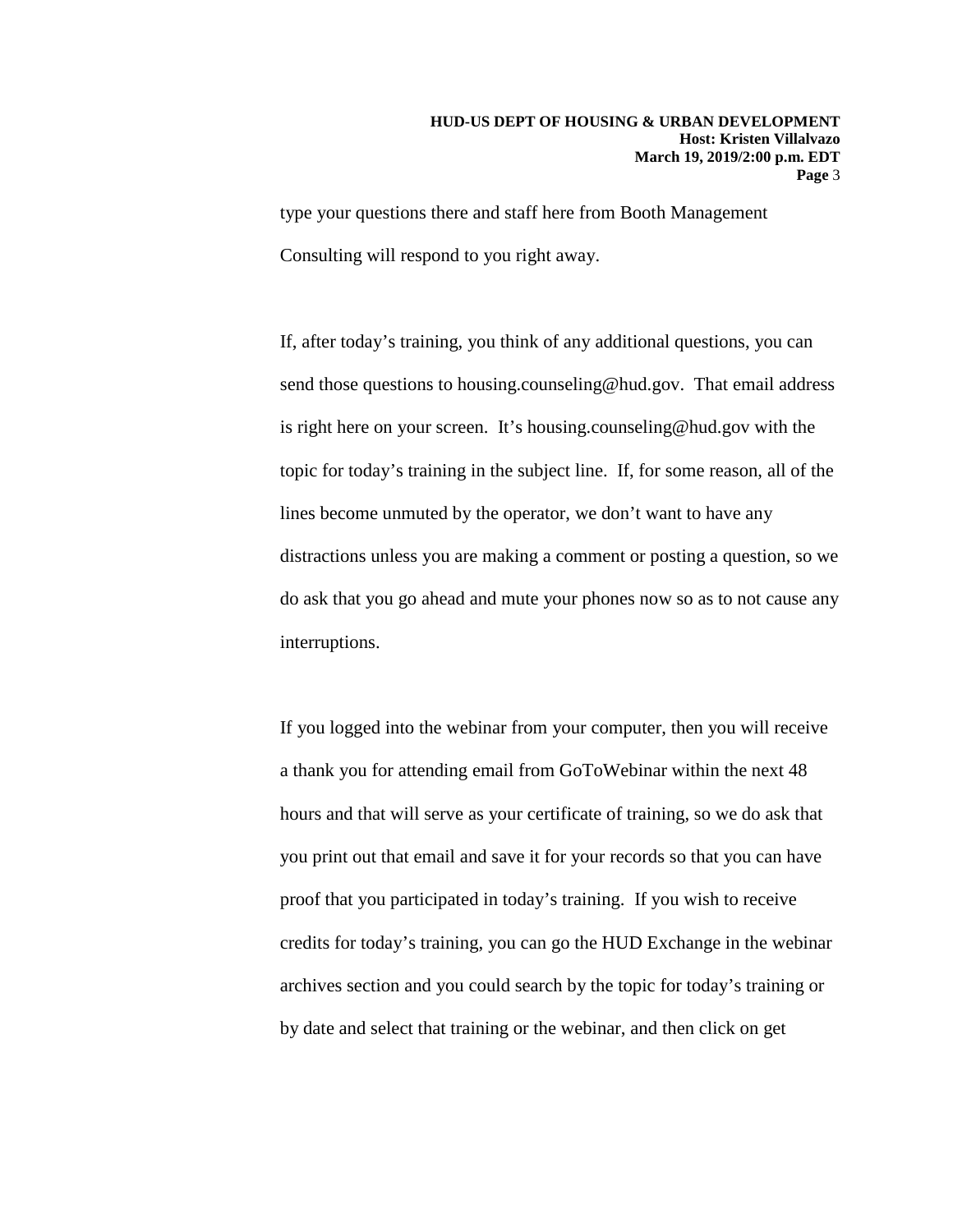credits for this training and it will give you further instructions on what you need to do in order to actually get credits.

I am Petergay Bryan, the audit manager at Booth Management Consulting that works with HUD's Office of Housing Counseling in providing assistance to grant recipients as well as HUD staff as it relates to the financial and administrative compliance requirements for the grant.

Today we are going to be talking about the purpose for the Federal Financial Report, what are the submission requirements as per HUD. Also we'll go through examples on how to complete the report, so we'll go through each section of the actual report and provide you with information on what you need to input in each of the line items. We'll also look at some common errors. We do have several years of experience in reviewing reports that are submitted by agencies, so we can tell typically what some agencies may tend to forget or they may tend to misinterpret and so we will review some of those common errors for you to look out for and try to avoid. We'll also talk about some things to remember and if you needed assistance in this area, how you would be able to go about and request those services.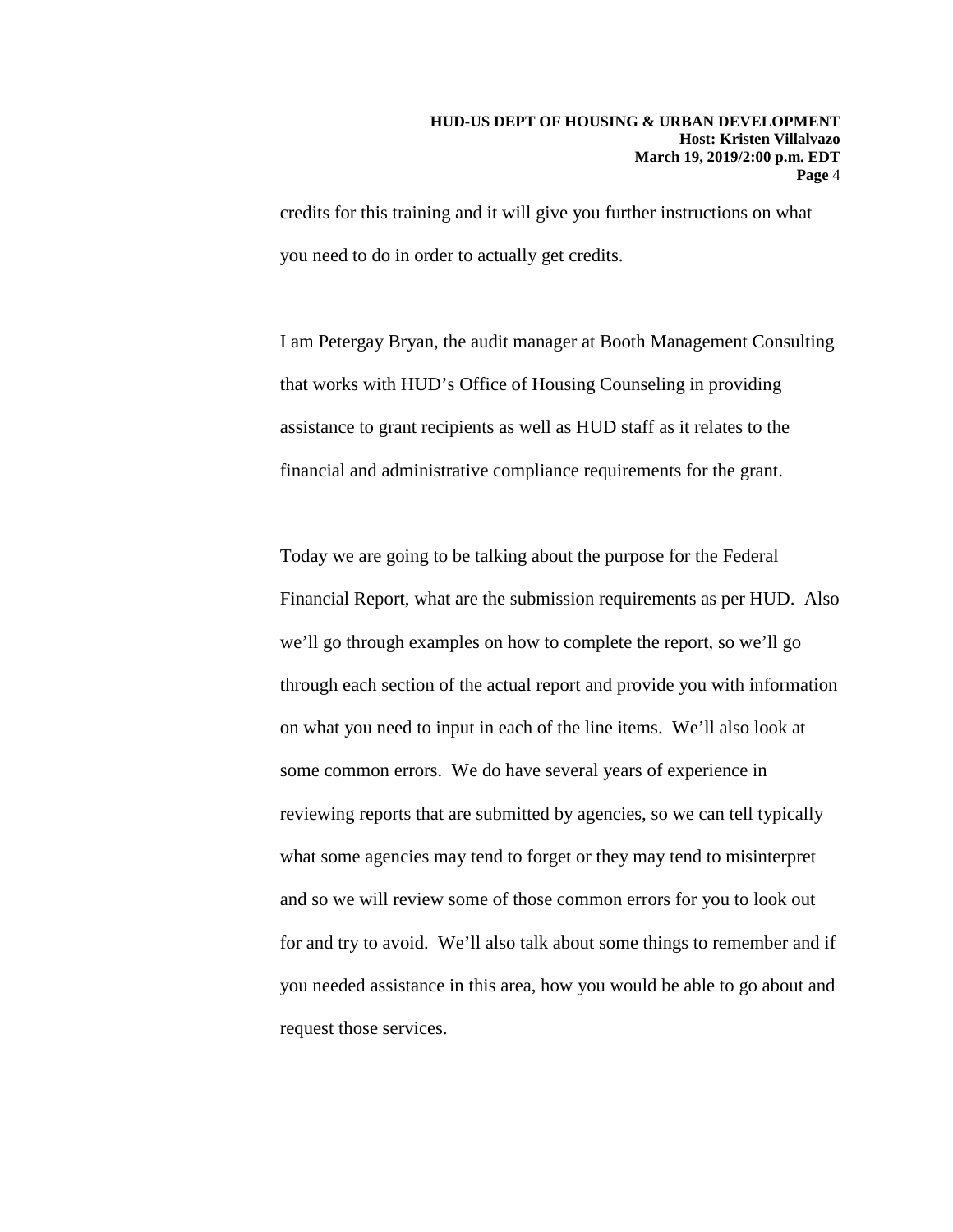The Federal Financial Report is also referred to as the Standard Form 425, so some people may say the FFR or the SF425 form. Pretty much, it's a form that is required by the Office of Management and Budget to help Federal agencies to track the status of any obligations or disbursements related to Federal awards that they grant to non-Federal entities. The form will indicate the funds that have been drawn down as well as any remaining balances at the end of a particular reporting period for agencies.

Because the HUD grant is a cost reimbursement type grant, you want to make sure that you maintain supporting documents for the document retention period of three years, for any cause that you submit to HUD for reimbursement and also report to HUD on your FFR report. A separate FFR report is required for each grant, so I know some agencies, they may have multiple grants from HUD; however, we do ask that you prepare a separate report for the grant that you received from the Office of Housing Counseling showing the obligations and disbursements and pretty much the financial status of the Office of Housing Counseling grant that you have with HUD.

The submission requirements, now, per your HUD grant agreement, you will see that only intermediaries, SHFAs and MSOs are required to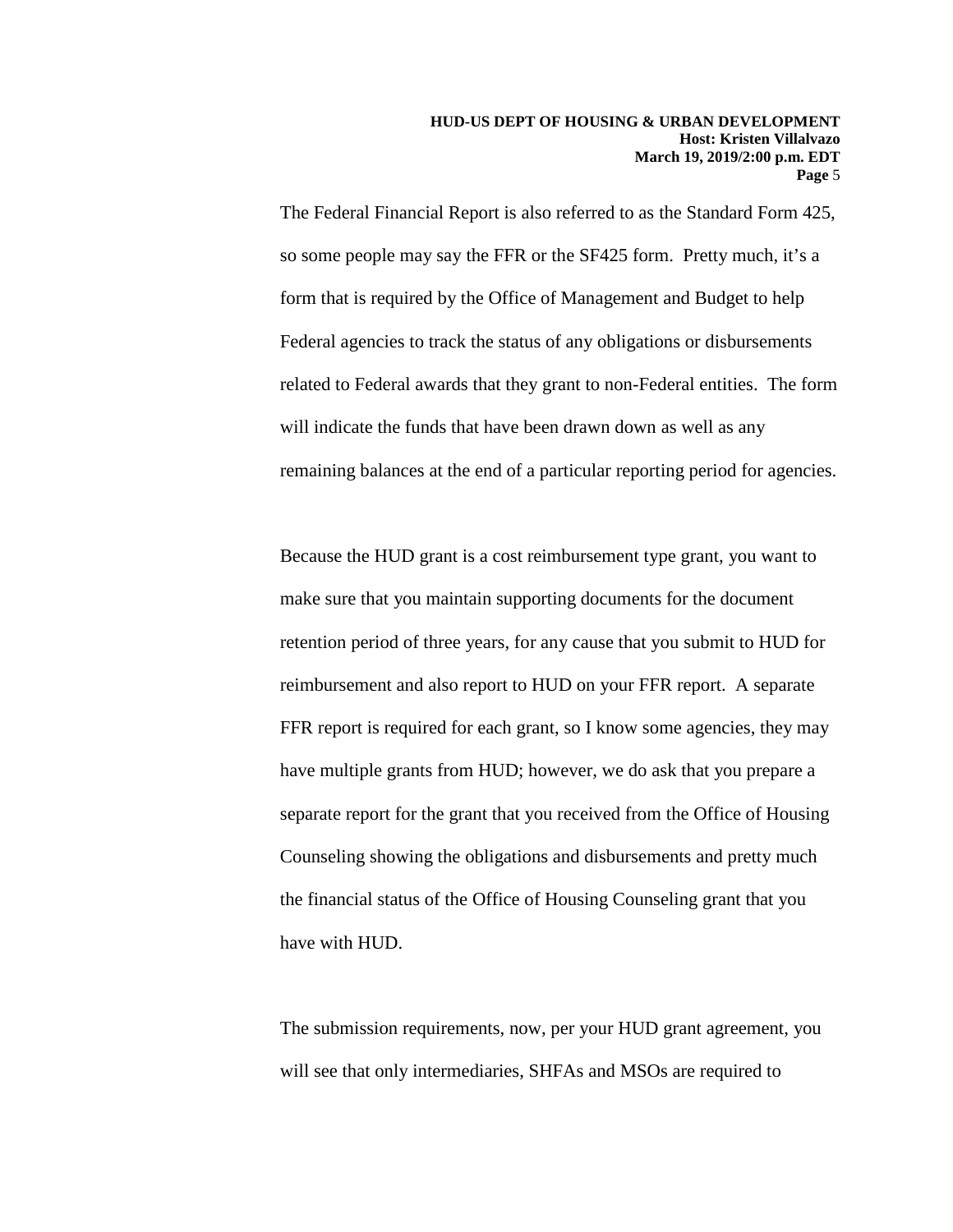complete and submit the FFR report. It should be submitted each quarter regardless of whether or not you incur expenses for that quarter, once you receive the grant. So, as soon as you receive an approval for your grant institution package, then you want to note that for the end of each calendar year quarter, then you should be submitting a quarterly financial report and included in that, you should have an FFR report that corresponds to the quarterly financial report. Your HUD grant agreement specifies that quarterly reports are due no later than 30 calendar days after the end of a calendar year quarter, so when you're preparing the quarterly financial report to submit to your HUD POC, you want to make sure that you're including the FFR in that as well.

Final reports, however, there's a longer due date for final reports for this grant. Typically, it's 90 days after the end of the period of performance. So, similarly with the due date for the financial reports, you want to make sure that for the FFR, the final one is due no later than 90 calendar days after the end of the period of performance. As you're completing this report, you want to make sure that all of the amounts that you're reporting each period, all those amounts are cumulative every time you prepare the report. As we go through some examples today, I'll be able to show you what that means.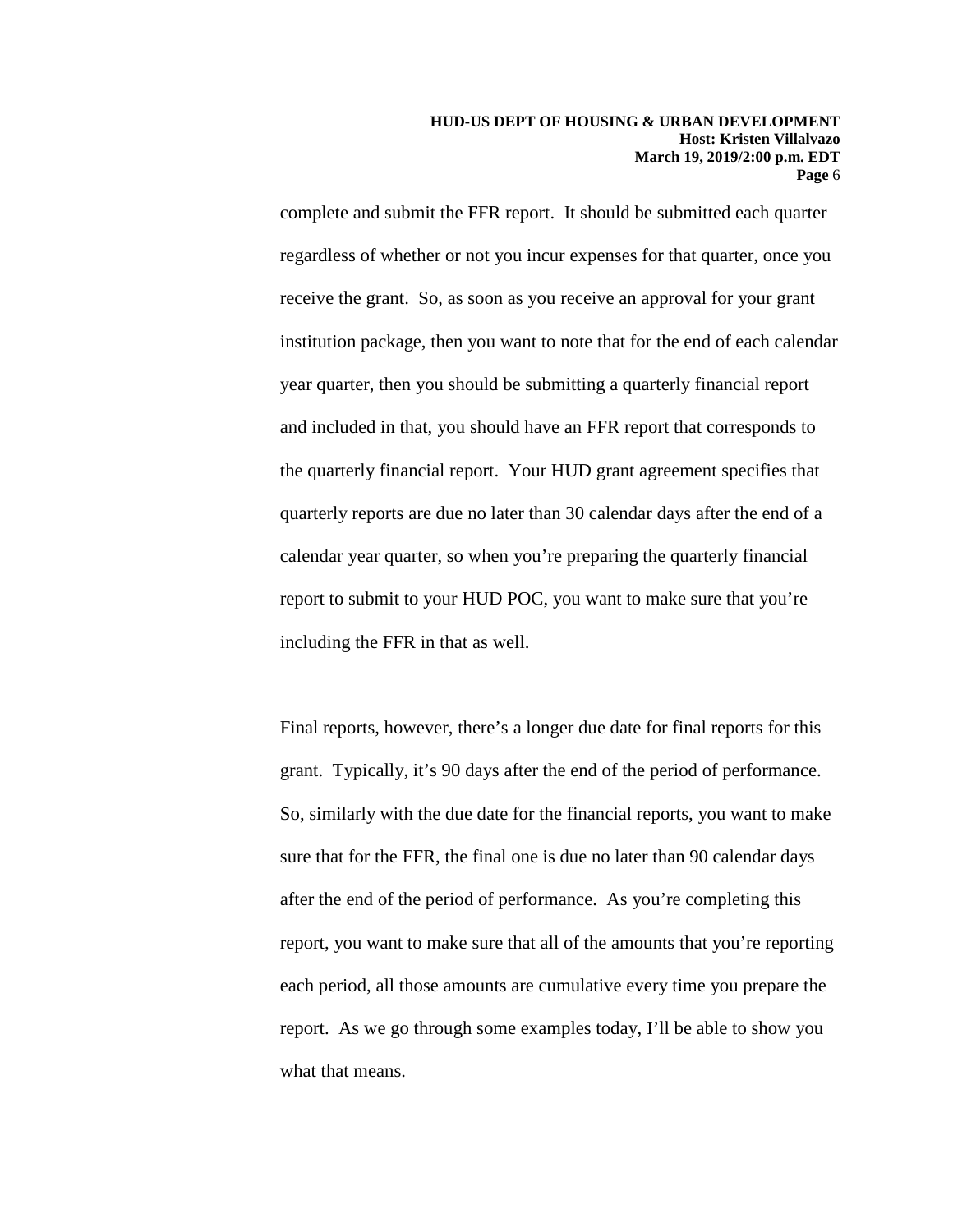You should make sure that you're completing all lines on the report. If it's not applicable, please indicate that it's not applicable. If there is a zero balance related to a line item, then you want to enter zero, so that your HUD POC or the reviewer has no questions as to what you mean by leaving a line item blank. If you need additional space in completing this report, then you are allowed to include supplemental pages, but on each supplemental page that you attach to the FFR report, you want to make sure that you're including your grant number, and you can find that on your grant agreement or your HUD form 1044.

You also want to include your name, the name of your organization and that should pretty much match up to what is included in the housing counseling online system. Also, you want to indicate your agency's [indiscernible] number as well as the employer identification number. Also on this attachment, you want to include the period that's covered by the report, so this should coincide with the FFR itself and I will show you what that means when we start going through each section of the FFR.

If a report is delinquent for whatever reason, you missed a quarter and you didn't submit the FFR for that quarter, then when you're submitting the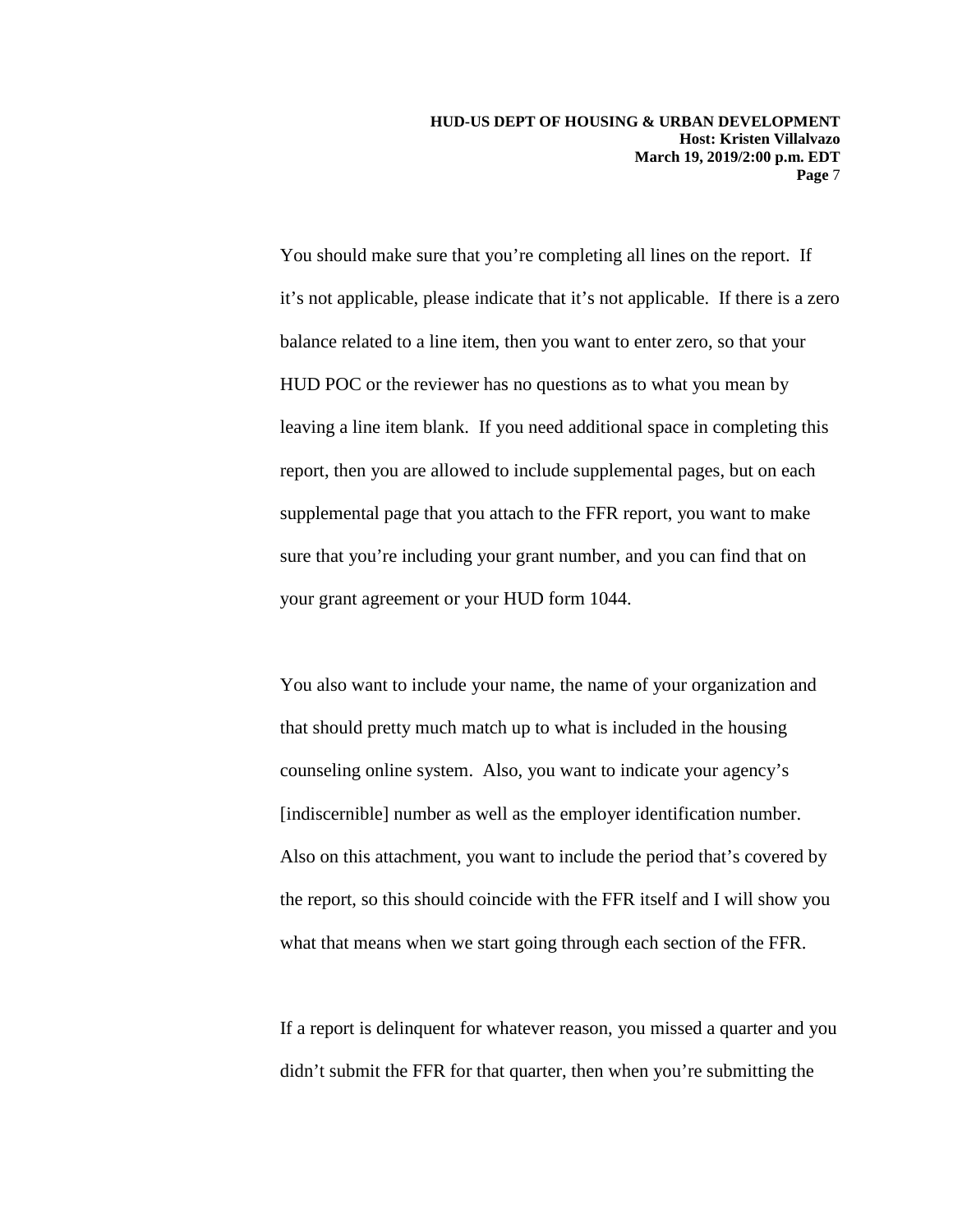next quarterly financial report and FFR, you want to also submit an FFR for that missing period. For example, you are going to be submitting a report for the period ended March 31<sup>st</sup>, 2019, so that's coming up. And the last quarterly financial report that you submitted as well as the last FFR that you submitted was for the period that ended September  $30<sup>th</sup>$ , 2018, so you pretty much missed the reporting period for the December 31<sup>st</sup> 2018. So what you would need to do, you would need to submit two separate FFRs, one to show the financial status of the grant for the period ended 12/31/18 as well as one for the current period, which is for the period ended 3/31/19.

Your FFR should be submitted directly to your HUD POC along with the quarterly financial reporting package. The quarterly financial reporting package, if you read your HUD grant agreement, you will see there are specific line items that are required for each agency, whether you are an LACA, intermediary, SHFA and take a look at article 11 of your HUD grant agreement for that. So, as part of your quarterly financial reporting package, as an intermediary or an SHFA or an MSO, you will need to complete the FFR and include that in that package and send it to your HUD POC.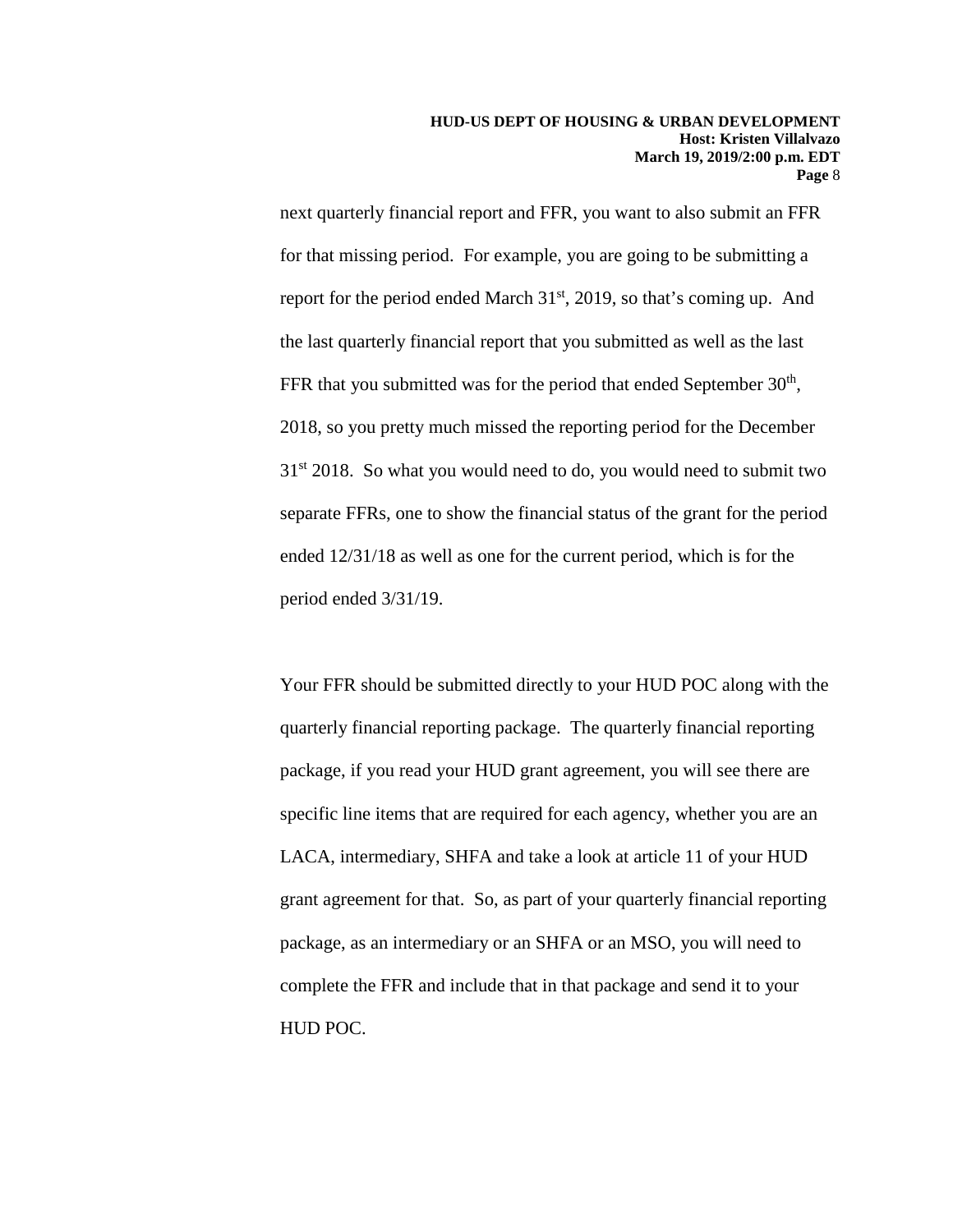If you need an extension, so if, for example, there comes a period where you need to submit your quarterly financial reports as well as your Federal financial report, or your FFR, but you won't be able to submit it within the due date or within the 30 days, you need to submit a request in writing to your HUD POC, letting them know that hey, we won't be able to submit the FFR to you timely, may we please receive an extension to a date that is a couple of days away or you specify to your HUD POC when you are requesting to get the extension pushed back to. If you receive that in writing from your HUD POC, you want to make sure that you save that in your records to show that you guys did get an extension.

This is just in case an agency gets selected for a review. Some of the things that we look at when we conduct reviews of agencies for compliance is we are looking at timely submission of reports. So, if we see that the FFR was submitted late, it didn't coincide with the time period specified in the HUD grant agreement, we're looking to see that the agency maintained records to show that they received an extension from their HUD POC in writing. So you want to be careful and make sure that you maintain those extension pushbacks in writing.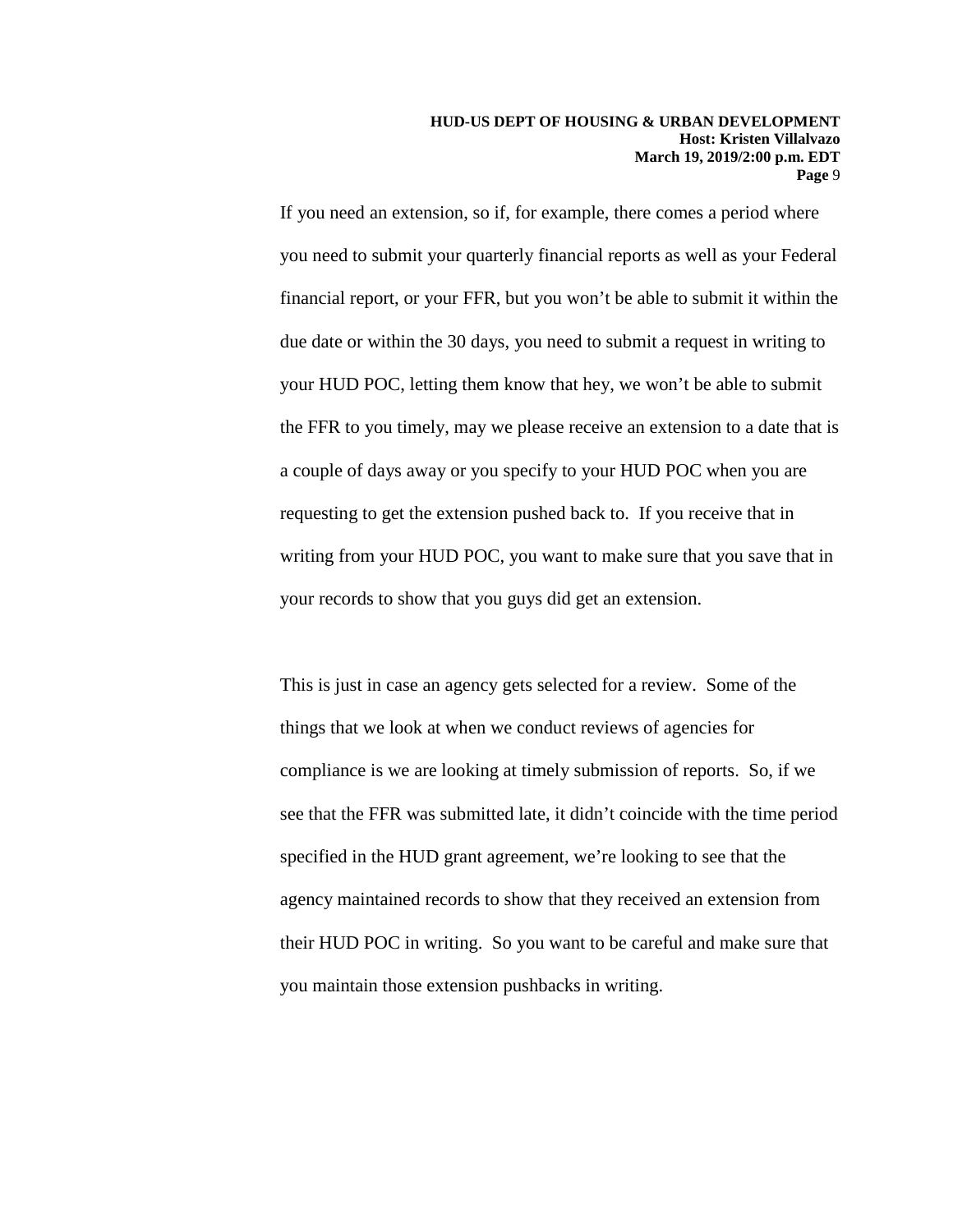Also, we always recommend that if you have to modify an FFR, you put "modified" or "amended" on the report, so any FFR that you have submitted, if for some reason you need to modify that or make any changes, you want to just indicate that. You may write it on the top of the FFR or put it in the, if it's a soft document, soft copy document, then you put that in the title or anything like that, just to show that it's been amended or modified.

So, we'll go ahead and look at some examples on how we would go about completing the FFR report and you notice I'll say FFR or SF425 so hopefully that doesn't confuse anyone. We're still talking about the Federal Financial Report. So, in this example, we're looking at fiscal year 2018, so you know that for this grant, the period of performance was October  $1<sup>st</sup>$ , 2017 and extends through September  $30<sup>th</sup>$ , 2019, so for this entire period, that's what the grant year is.

In this example that we're going to be looking at, or our first example we're going to be looking at, it is going to be the first report for the grant year, so the agency hasn't done any drawdown requests or anything like that as yet. And, they are preparing the report for the reporting end date of 12/31/2018, so they're just showing costs incurred for the period up to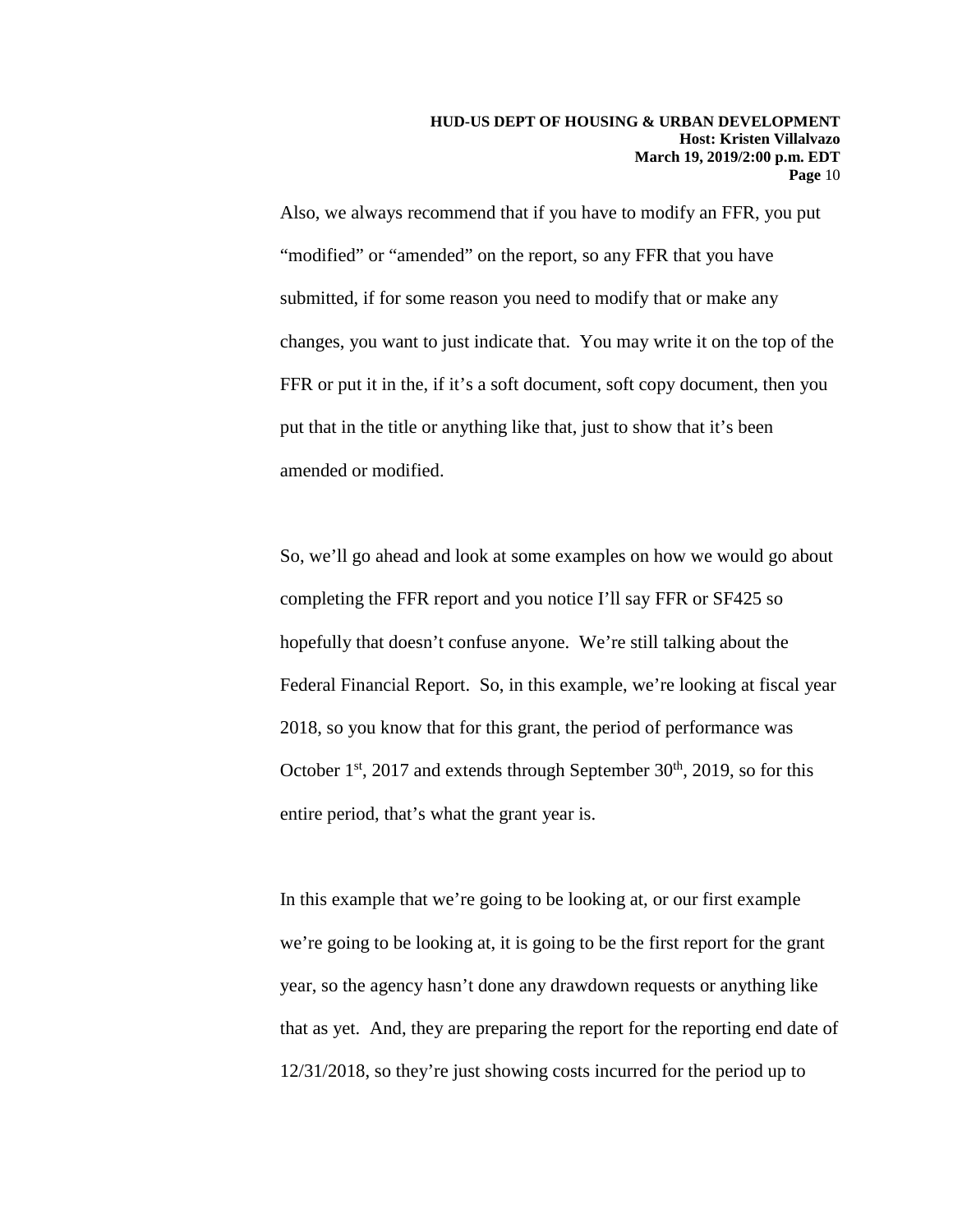12/31/18. The grant award amount for this agency is \$100,000. They made cash disbursements of \$35,000 as of 12/31/18. They haven't drawn down any funds as yet and they had received program income of \$15,000.

Now, the first part of the Federal Financial Report is just taking data, general information from your agency. In block 1, you want to document HUD, Office of Housing Counseling, because you're preparing this FFR in accordance for this particular grant and remember, a couple of slides ago we stated that HUD does ask that you prepare a separate FFR for this particular grant. In block 2, that's where you're going to document your HUD agreement number. Now, this can be found in your HUD grant agreement or your HUD form 1044.

If you have no attachments, then it would be page 1 of 1, if you're not going to be having any attachments with the FFR report. So, like if you didn't need to provide any further explanations on anything or have any supplemental information to include, then it would just be 1 of 1. However, if you have additional pages in reference to the Federal Financial Report itself, then it would be one of multiple pages, so you just say 1 of 2 pages, or 1 of 3 pages or however many number of pages you will need for the supplemental information that you're providing.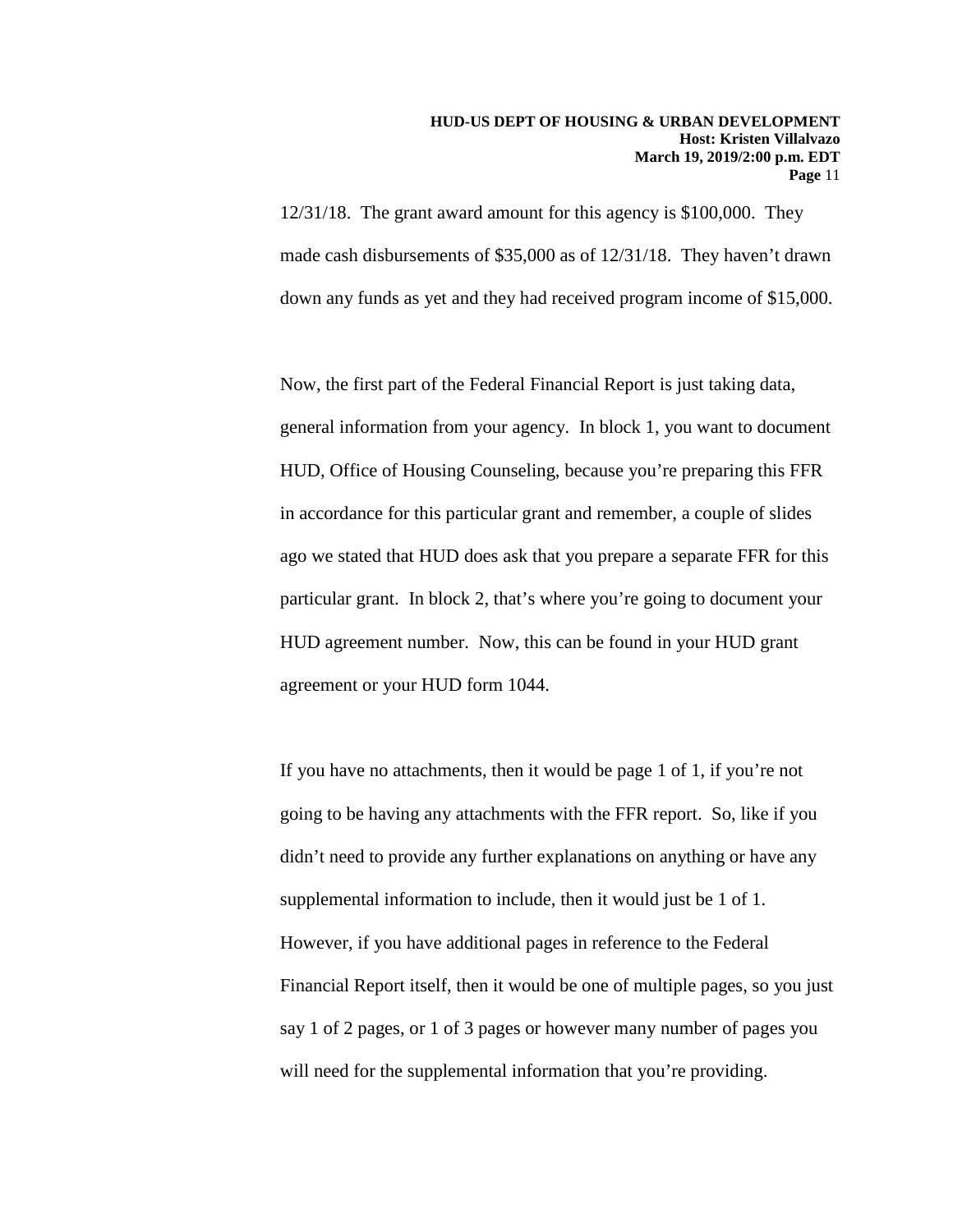Typically, it's page 1 of 1 for the HUD grant unless you have something else that you needed to include.

On block 3, that's where you're going to put your name and your address including the zip code. That information should just correspond directly with what you have in your housing counseling system online. If there are any changes then of course you would know that you needed to update that information as well as to notify your HUD POC. Items 4a and 4b is where you would document your agency's [indiscernible] number and your employer identification number. In block 5, you'll put "not applicable" for this particular grant, because the HUD doesn't have any recipient account numbers that needs to be included here.

In block 6, you will specify the frequency of the report. So, for the HUD grant, this Office of Housing Counseling Grant, you're either going to be submitting a quarterly financial report and a quarterly FFR or your final financial report and your final FFR, so at no point will you ever select semi-annual or an annual FFR, because for the HUD grant, you are required to submit reports quarterly, and then for the final report, then you just indicate as such that is the final report.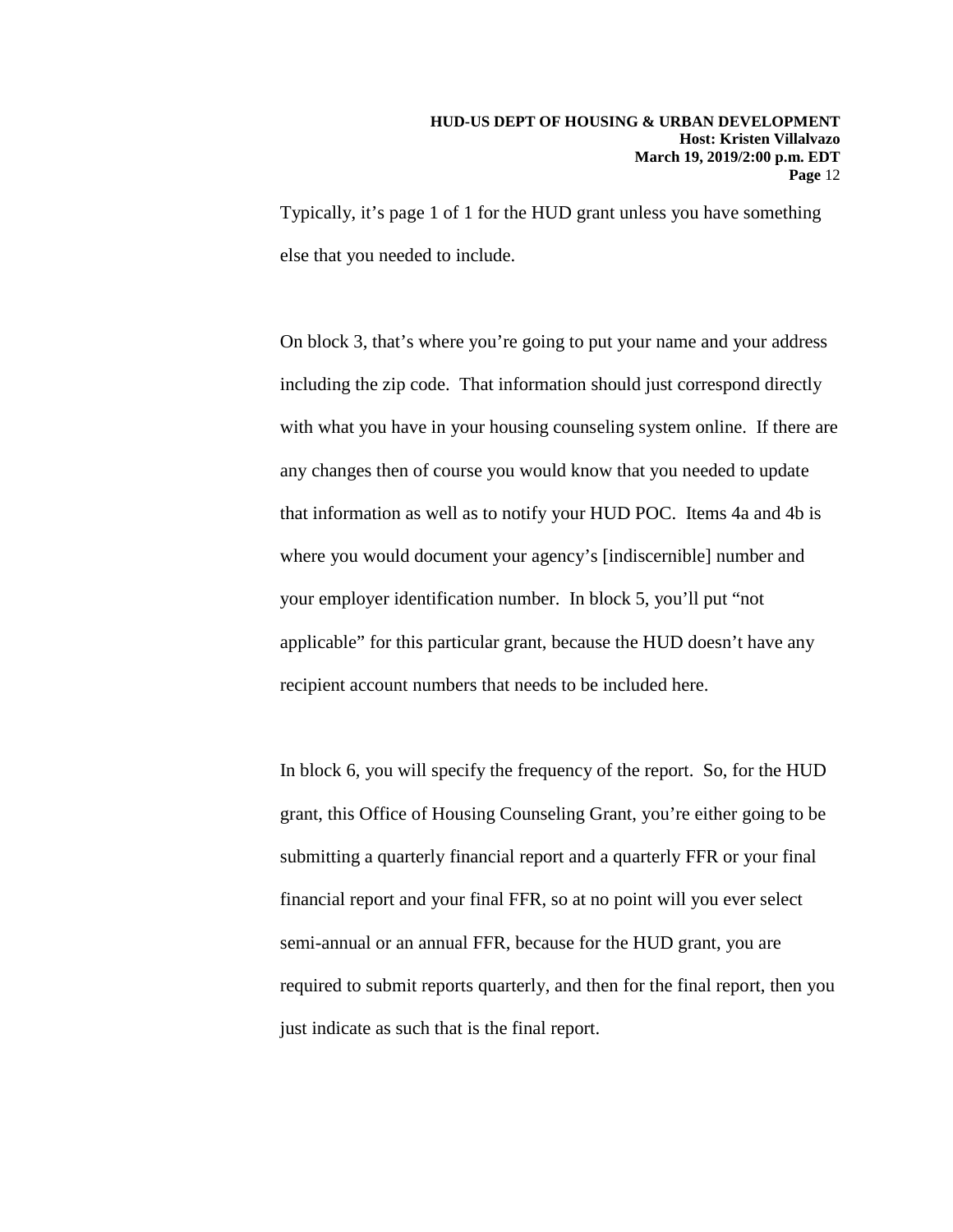In block 7, you will identify the basis of accounting that your agency uses for the HUD grants. This pretty much is just saying how does your agency account for expenses. So for the accrual basis, then expenses are recorded when incurred, for the cash basis, expenses are when they are paid, when cash disbursements are made.

In block 8, this is asking for the period of performance. So, the period of performance for this grant, your FY18 grant, if you look at your HUD grant agreement, you will see that is from October  $1<sup>st</sup>$ , 2017 through September  $30<sup>th</sup>$ ,  $2019$ , so any costs, and eligible costs, or allowable costs that you incurred during that period could be submitted for reimbursement. So, block 8 doesn't change for any of the FFRs that you submit. This usually doesn't change unless you received an extension to your period of performance, where you spoke to your HUD POC and you have in writing that hey, if, for example, they extended the period of performance to November  $30<sup>th</sup>$ , 2019, then basically what that's saying is that costs incurred from October  $1<sup>st</sup>$ , 2017 through November  $30<sup>th</sup>$ , 2019, could be submitted for reimbursement. That's the only time when this part here changes, is when you have in writing an extension to your period of performance.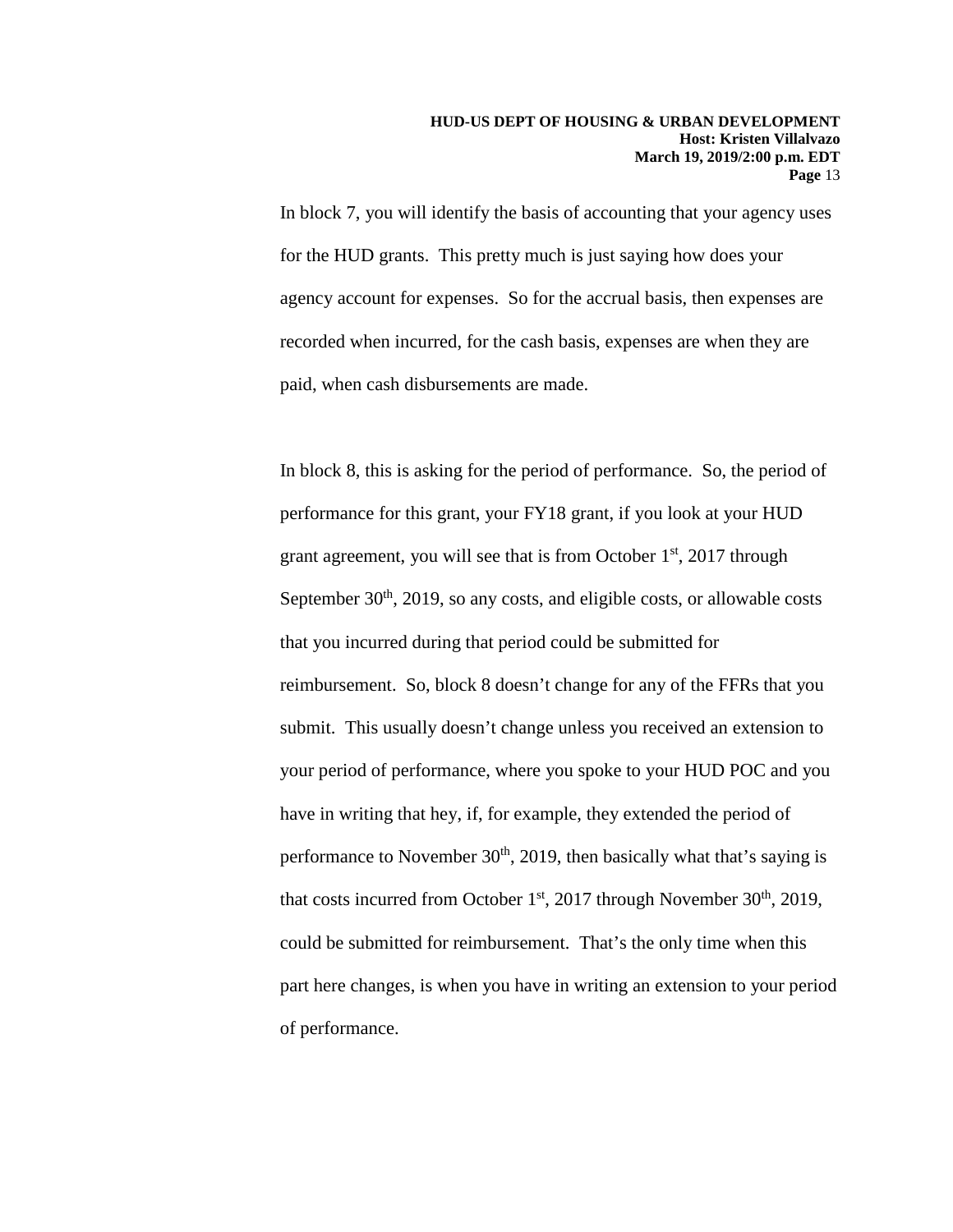The reporting period end date is going to correspond to the end of each quarter, when you guys are required to prepare and submit and FFR. So, remember, in the scenario that I gave you in the previous slide, we were going to be preparing this for the reporting period ending December 31st, 2018. So, for the end of each quarter, of course, that will change to correspond with the quarter that you're reporting on.

The next section that we'll talk about is lines 10a through 10c, so here we're going to be entering dollar amounts. Just bear in mind that you should be entering the cumulative amounts each period for each of these line items. So line 10a is requiring you to enter the cumulative amount of cash that you actually receive from HUD as of the reporting period end date. So any amount that you process the drawdown request for, as of 12/31/18 and you actually receive those funds, that's what you're going to record here in 10a.

In line 10b, you're going to enter the cumulative amount of disbursements that you've made as of 12/31/2018. So, any expenses that you've incurred or paid for as of that date, that's what you're going to enter in line 10b.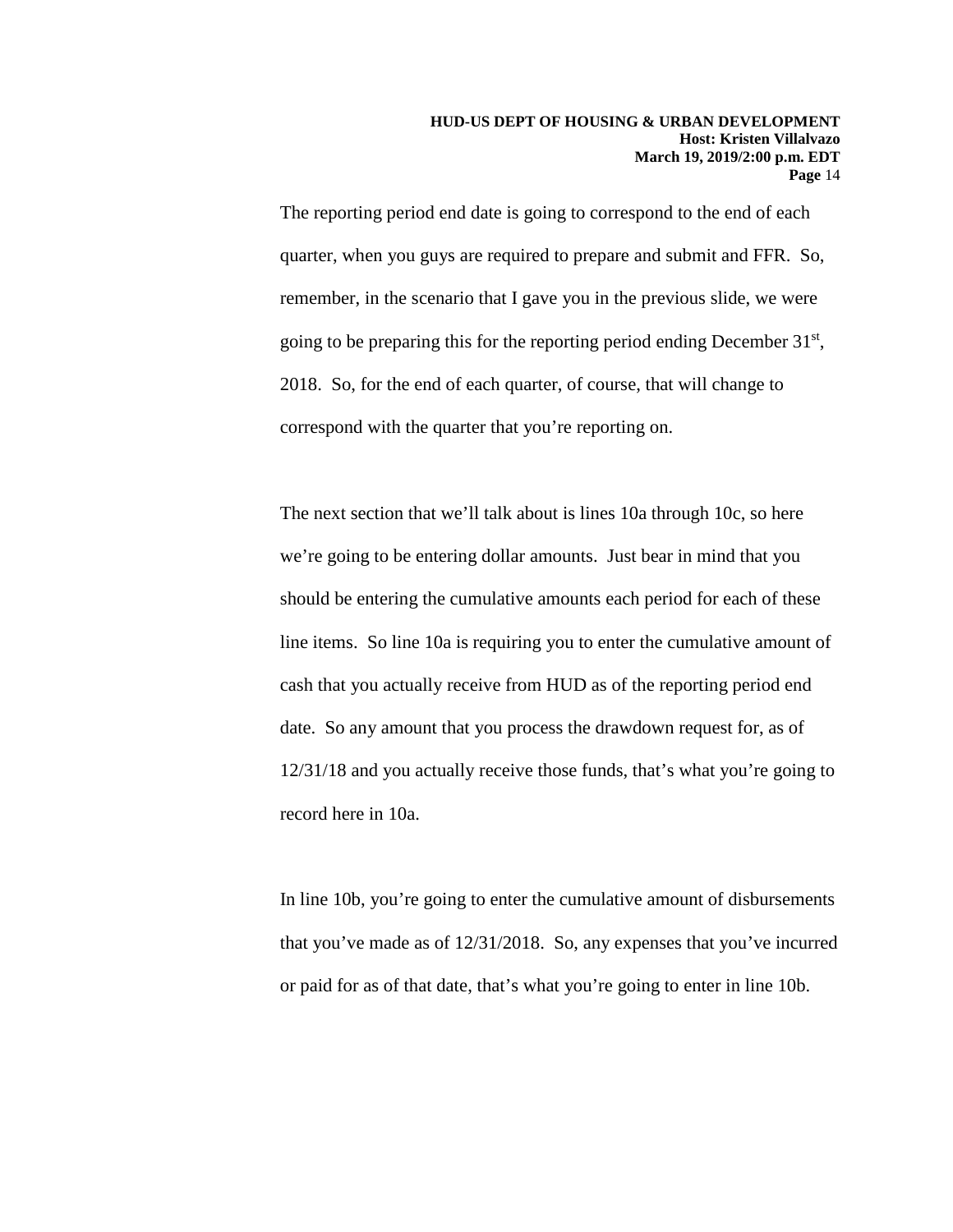Line 10c is a calculation where you're subtracting line 10b from line 10a. Now, note that a negative balance here represents your immediate cash needs and I'll get into that in the next slide. However, if it's a positive balance, what that's telling us, or the reviewer, is that you received funds in advance and I'll explain that right now. Let me switch to the other slide. So here you can see a visual representation.

So, line 10a, that's where you're putting all of the HUD funds that you drew down for the period. 10b is showing the expenses that you are saying that you incurred or the disbursements that you have made for the corresponding period. 10c is the cash on hand and it's pretty much showing the immediate cash need. This should correspond to what you're drawing down from HUD for that period that you're reporting on. If it was a positive balance, so say, for example, you stated that you drew down \$40,000, but your disbursements were only \$35,000, then you'd have a \$5,000 positive number representing that you received more money than the expenses that you incurred for that period. If at any time, that is the case then you need to provide an explanation for why that happened.

The next section of the report, lines 10d through 10h, in line 10d, this is always going to represent your award amount, so remember, in the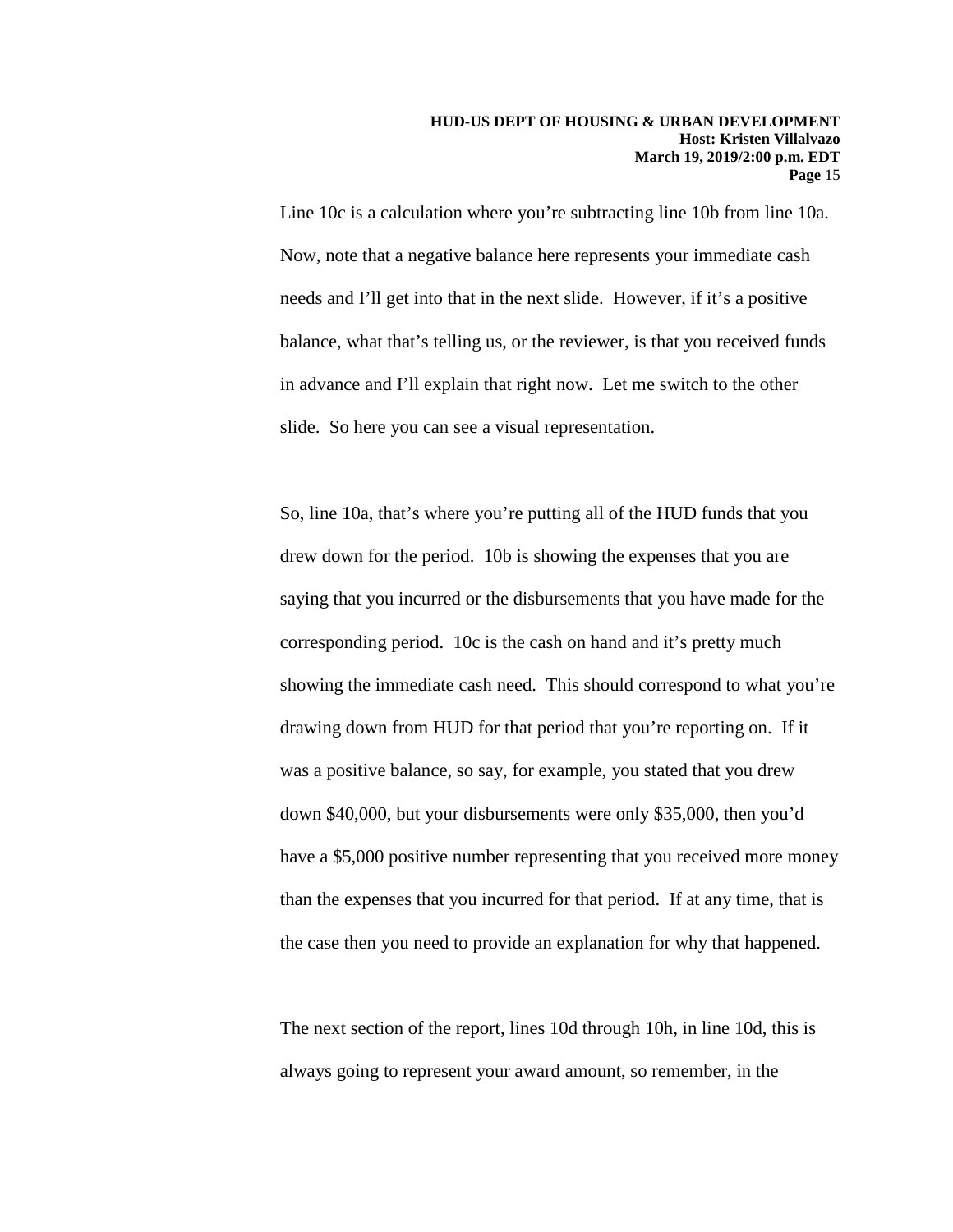scenario, we stated that the agency's grant award was \$100,000 for the grant year, FY18, so that's what you recorded here in line 10d. If, for example, the agency, for some reason, they had an increase in the amount that they have been awarded, then of course, you're going to reflect that here in 10d, so it should be the cumulative amount of your grant award to include any modification, so if your modification increased or decreased, it needs to be reflected here in line 10d, so it should match what your—at the time that you're preparing your report, it should match the total federal funds authorized to your agency at that time.

So, 10e, Federal Share of Expenditures, this typically, usually matches up to line 10b; sometimes it does, sometimes it doesn't, but pretty much what it's saying here is the cumulative federal dollars that you have spent as of the reporting period end date. Remember in our example, we said that they spent \$35,000. For any agency that's on the cash basis, it's going to be a summation of any direct expenses that you incurred, any indirect expenses you've incurred and any payments that you've made to your subgrantees. For agencies that are on the accrual basis, then it's going to include all of that as well as any accruals that you have on your books relative to the grant. So that's line 10e.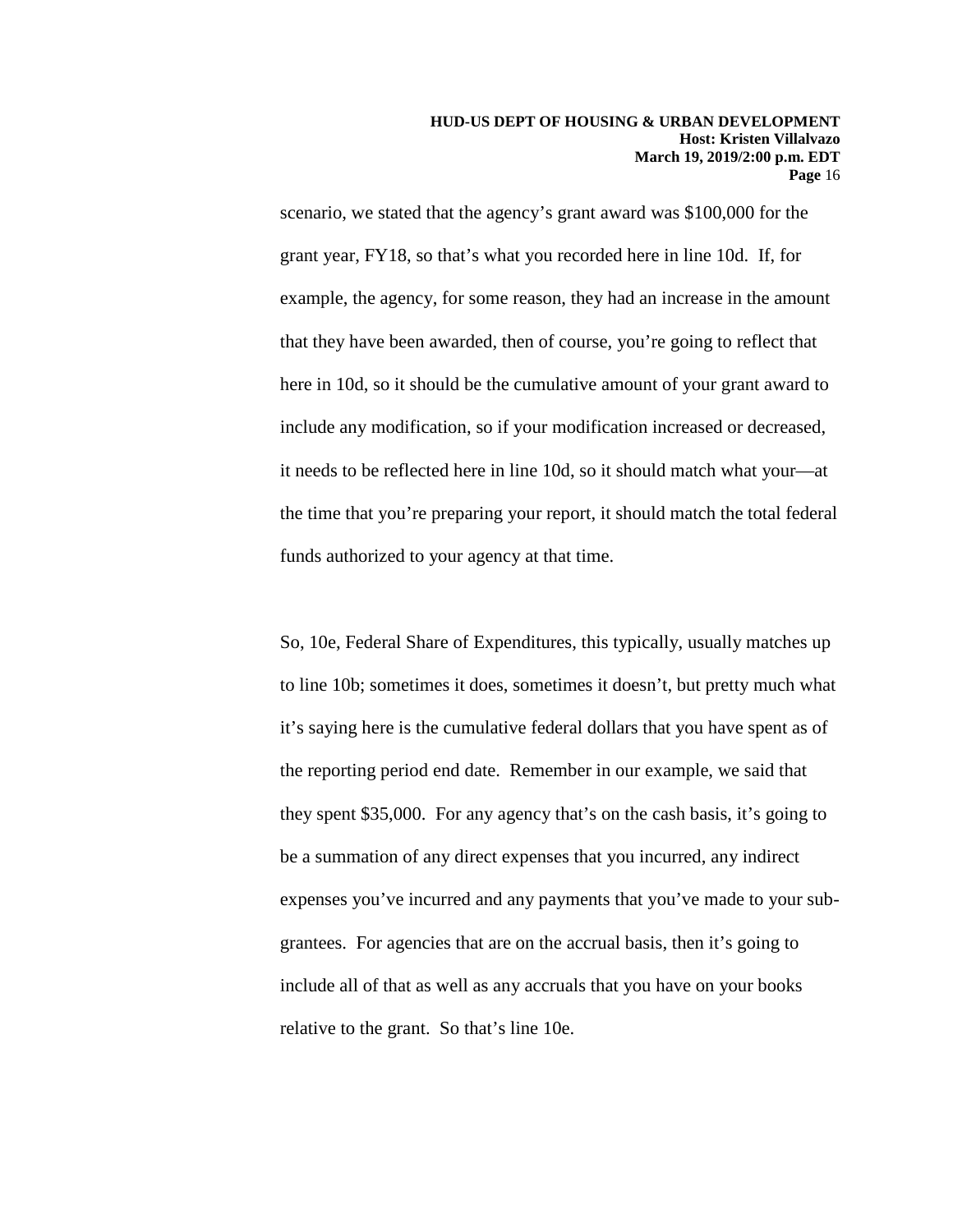On line 10f, in this example, we have zero here. Now, line 10f, it represents any unliquidated obligations that you have, so if you are on the cash basis, it's going to represent any obligations that you have incurred but you haven't yet paid, so pretty much your accruals if you're on the cash basis. If you're on the accrual basis, then it's going to represent any obligations that you've incurred but you haven't recorded it in your accounting system as of the end of the reporting period. So, you want to be very careful when you're completing line 10f to make sure that you're not including any amounts on 10f that's already included in line 10e, and also you want to make sure that on line 10f, you're not including any amounts that are for a future commitment. So, for any commitment or any instance where you have an obligation or where an expense has not been incurred, you want to make sure that that is not included in line 10f.

Line 10g, you're just adding together lines 10e and 10f, and line 10h, you're just subtracting line 10g from 10d and that is pretty much showing the amount of Federal Funds remaining. So, in this example, remember the agency was awarded \$100,000. To date they have incurred expenses of \$35,000, and so they're also submitting this \$35,000 for reimbursement at that time and now they only have \$65,000 left on the grant from which they can process the drawdown in the future.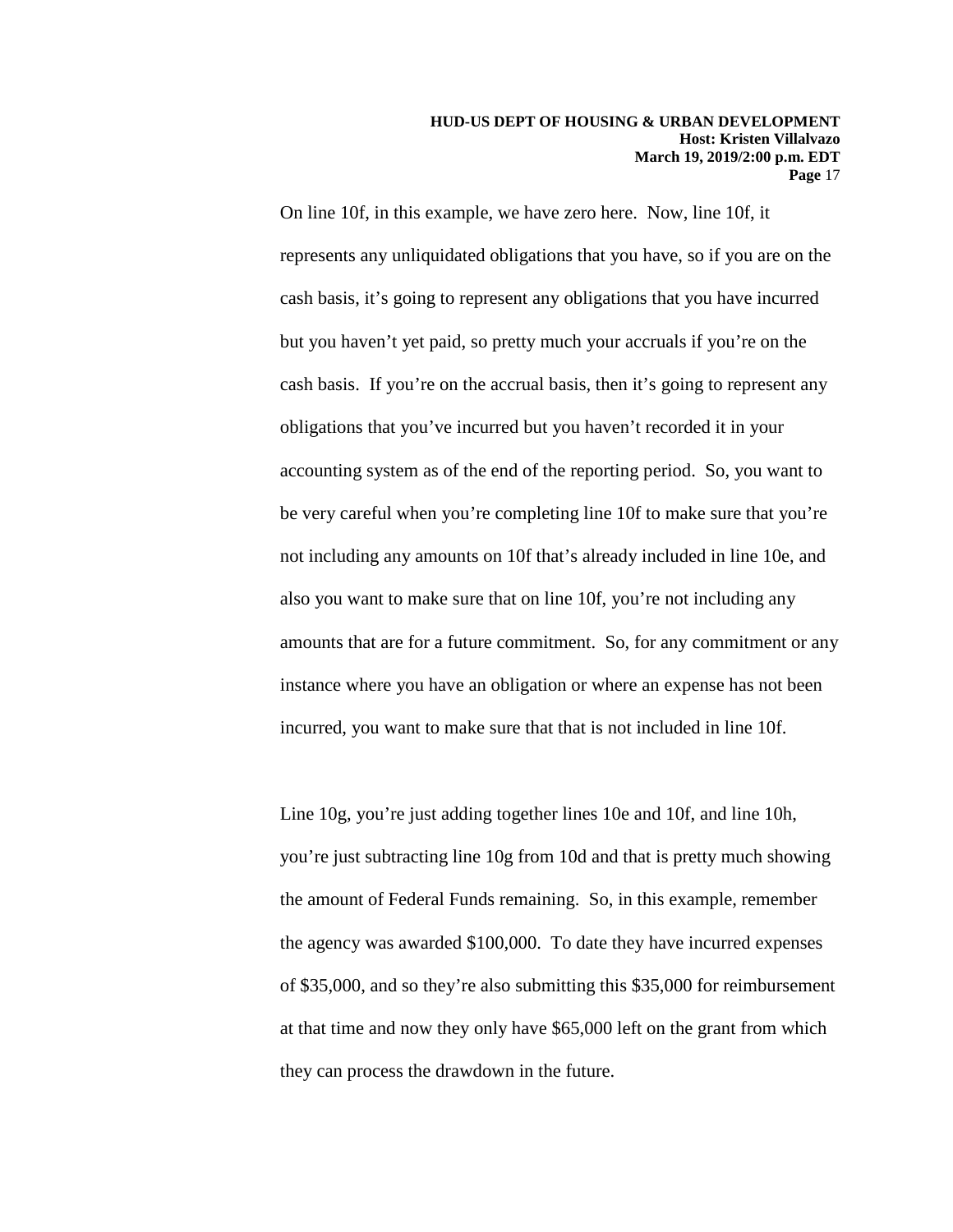In the next two slides, I want to show you guys how you would do the cumulative reporting. You want to make sure that for each subsequent period that you're preparing the FFR report, you're showing the cumulative totals of any expenses that you've incurred to date and also the cumulative total of any funds that you've drawn down and received to date. So, in the example that's going to follow, I'll show you how you would go about doing that, but you also want to make sure that if, for any reason, you had to go back and correct a federal financial report where you're making a deduction from any of the blocks, then you want to include an explanation in block 12, in the remarks section of the financial report, and we'll look at block 12 in a couple of slides to follow.

So here in this example, we're continuing to build from the previous slide, so remember we stated that federal expenditures for 10/1/17 through 12/31/18 was \$35,000, but that really represented costs that they incurred as of 12/31, for that quarter specifically, was \$35,000. Now, for the period 1/1/19 to 3/31/19 the agency had expenditures of \$20,000. So, the first block for the period ended 12/31/18, so look at the first table. This mirrors the tables that we looked at the in prior slides where the federal funds authorized was \$100,000, 10e they had federal share of expenditures of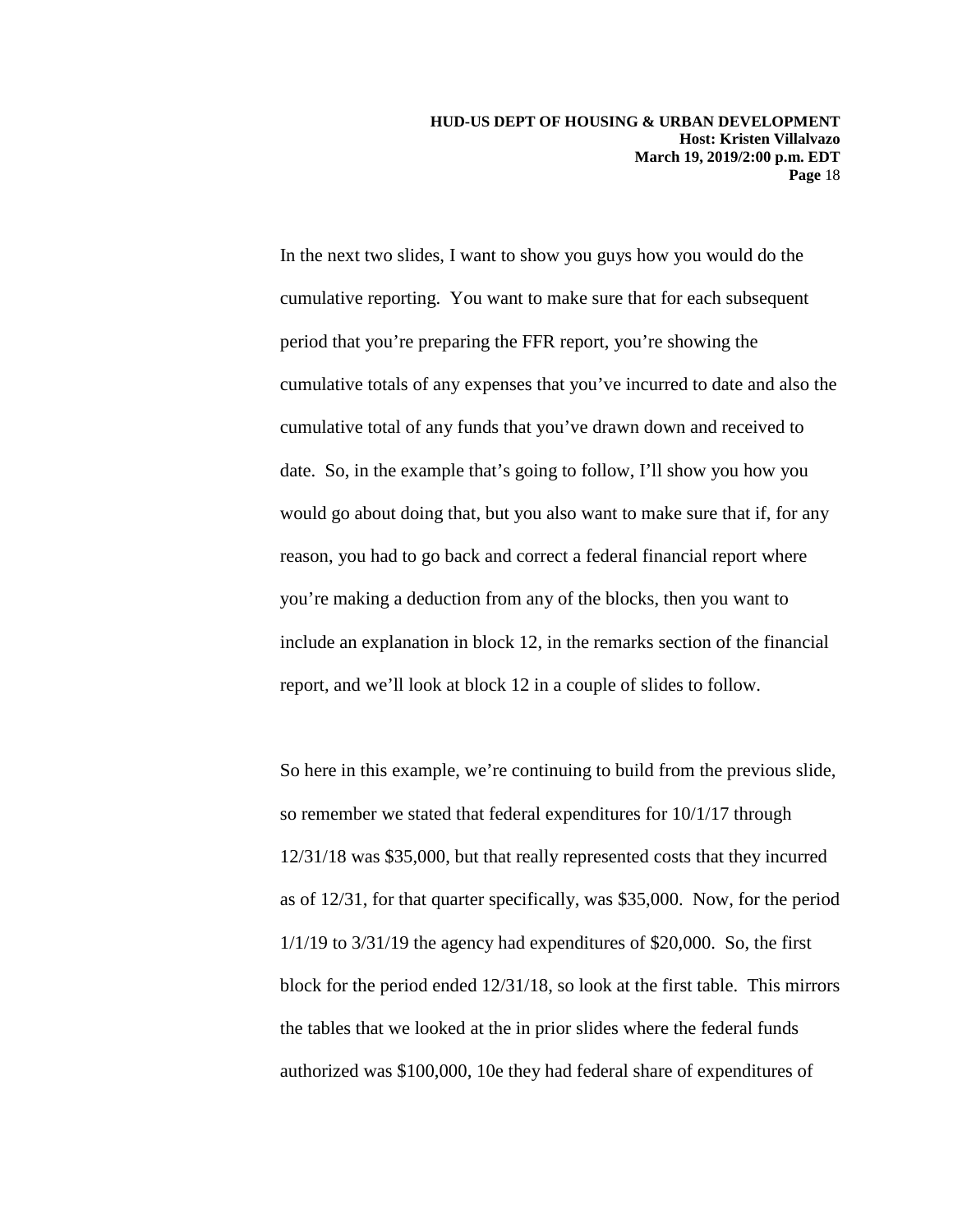\$35,000, they had \$0 in unliquidated obligations, line 10g was a summation of 10e and 10f, and in 10h, they are just subtracting the total federal share of expenditures from their total federal funds authorized to show that they had \$65,000 left on the books.

Now, in preparing their FFR for the subsequent quarter, ending 3/31/2019, their federal funds authorized remains at \$100,000 because that's their grant award amount, right? Now, their federal share of expenditures, it increased because here, if you look at the top, we said for that period, they had federal expenditures of \$20,000. So, their federal share of expenditures, because of cumulative reporting, is going to increase from \$35,000 to \$55,000 based on that \$20,000 that they incurred for the next period. Their federal share of unliquidated obligations remained at \$0 and their total federal share, so line 10g, is just a summation of 10e and 10f, so it's \$55,000, and now, on line 10h, they are showing that their unobligated balance as of March  $31<sup>st</sup>$ , 2019 is \$45,000. So they can only submit and request for reimbursement up to \$45,000 for the remaining of the grant year.

I'll go through another example in a couple of slides to follow just to make sure that we're reinforcing the cumulative reporting to you guys and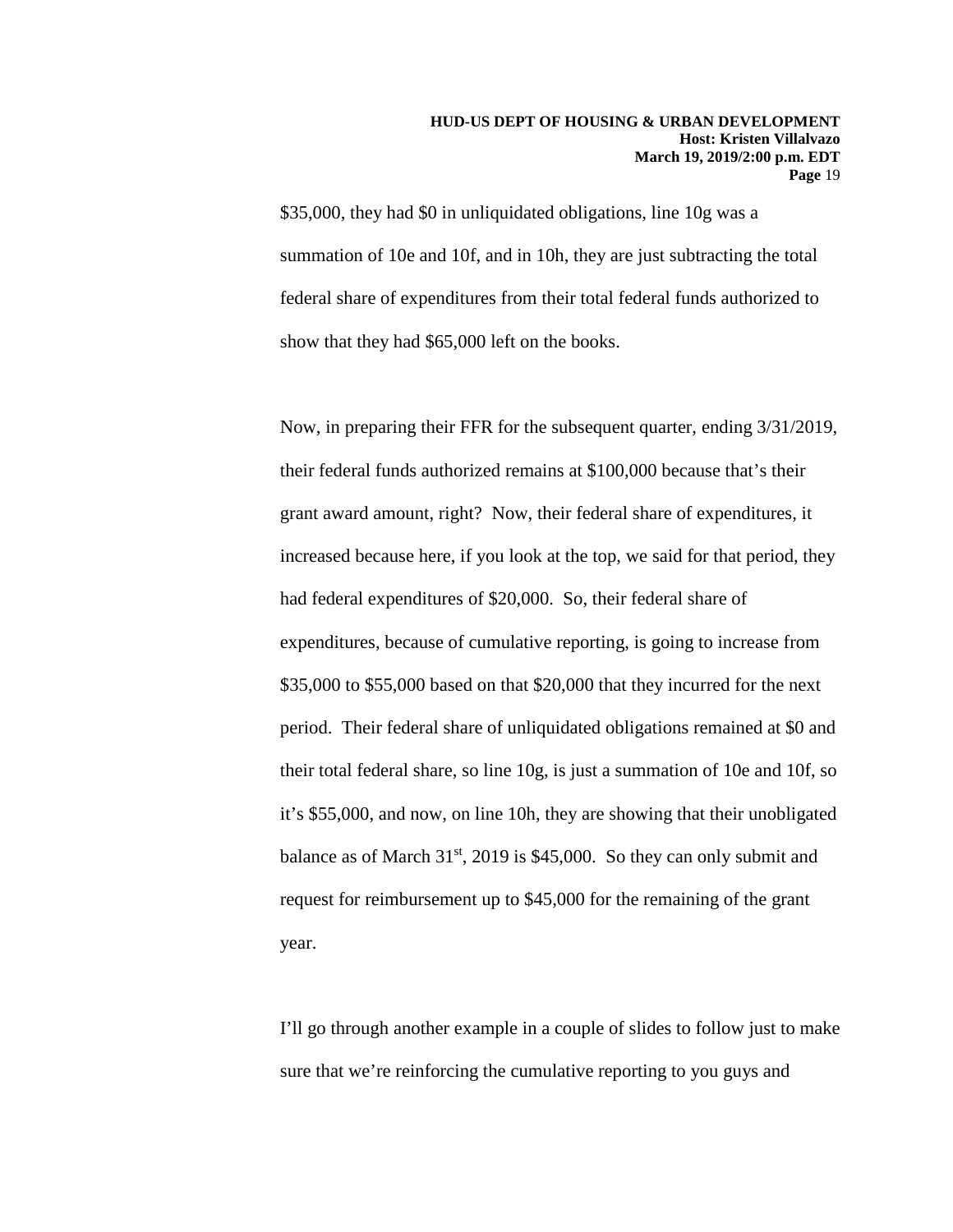hopefully it will clarify if you have any questions about the cumulative reporting. In the recipient share section, this is always going to be not applicable to you because this is not required by the HUD grant, so you can either put zero or N/A for this section and you can always do that for the HUD grant because it's not required for you. You guys aren't required to have a matched share.

For program income, so this is lines 10l through 10o, and the example, remember in the scenario that I gave you guys, the agency received \$15,000 worth of program income for the period, so you would put that here in this section. For the HUD grant, you are required to use the deduction alternative to account for any program income that you receive and pretty much what that means is that you—well, I'll show you an example in a slide to follow, but pretty much you have to reduce your housing counseling budget by any program income that you receive to then determine what to submit to HUD for reimbursement.

So, line 10n will always be not applicable because you're not allowed to use the additional alternative for the HUD grant. You must you the deduction alternative. And then, in calculating that, line 10o is just deducting line 10m from line 10l.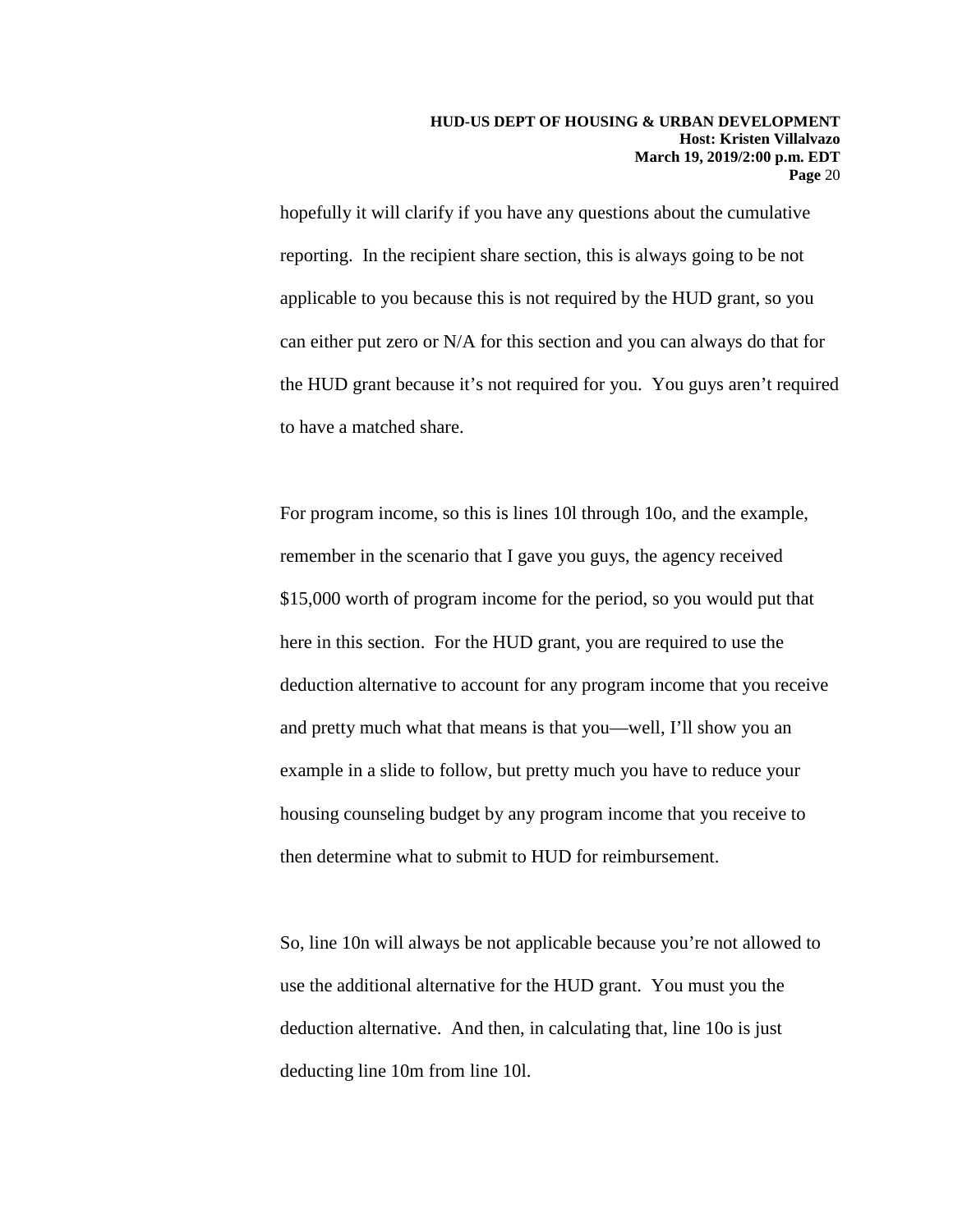So, here's the example for program income. Your program income funds should be deducted from your total award of all allowable costs that you've incurred for your housing counseling department. So, as an example, you have an agency whose budget for their housing counseling program as a whole is \$200,000 and they received \$15,000 in program income. So, that income should offset the costs for running the housing counseling program, so any award that they receive from HUD should not exceed the \$185,000 in this particular scenario. That's what we mean by using the deduction alternative. You're making sure that you deduct that amount from the housing counseling budget that you have at your agency.

The next section, number 11, has to do with indirect costs. So, in this example, the agency, they're using the 10% de minimis rate to calculate indirect costs. So, in the type, if you don't have any indirect costs, of course, this would all be either zero or not applicable, but if you do, in the section that says type, you'll want to specify what type of indirect cost rate methodology you're using. If you have a NICRA, you may have a provisional rate, a final rate, a fixed rate, so you want to put that there, or if you're using the 10% de minimis rate, then you'll put the de minimis rate as your type.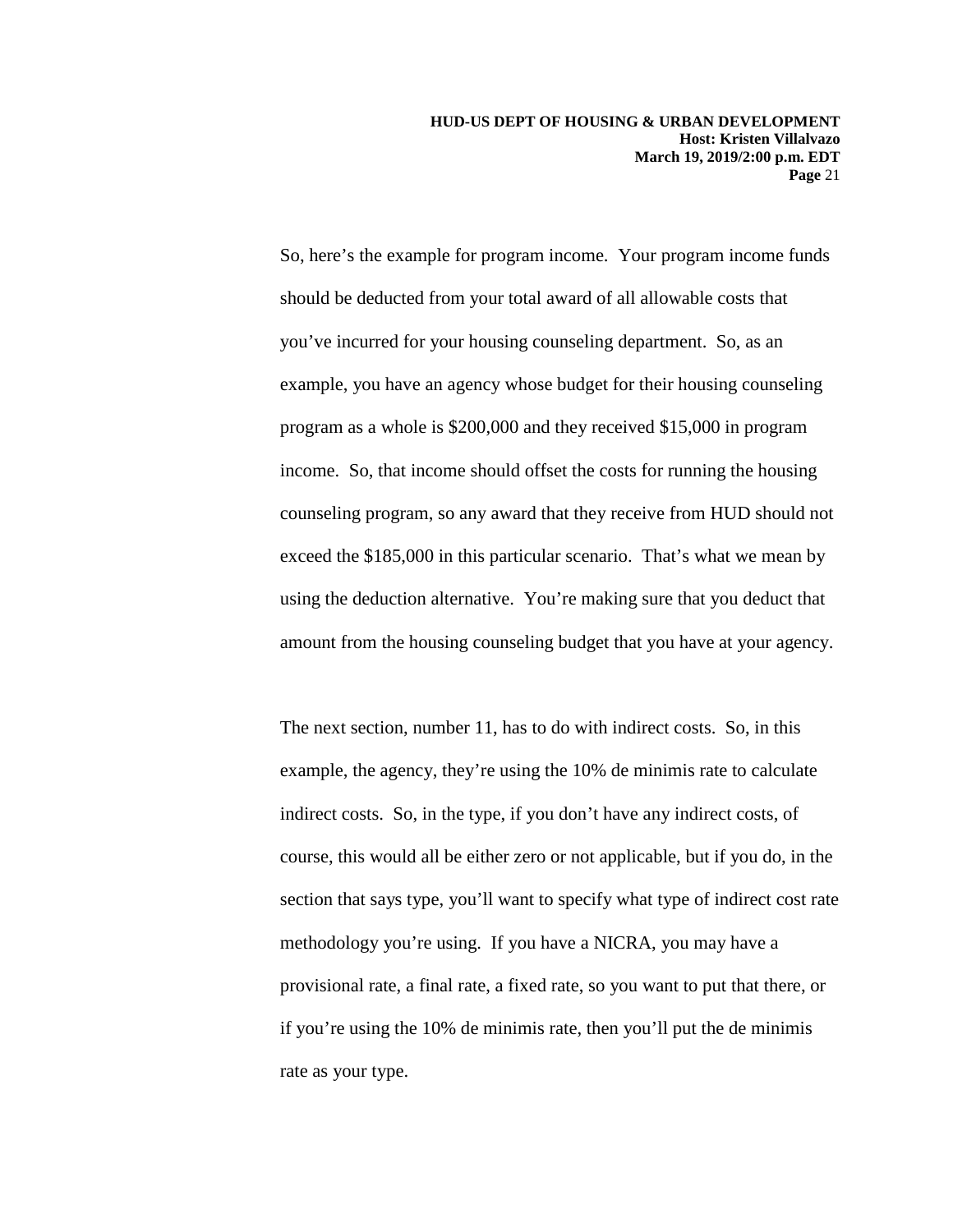The rate, item 11b, if you have a NICRA, you want to look at your NICRA to see what is your indirect cost rate per your NICRA and you'll document that here if you're using the full allowable amount per your NICRA. Some agencies, they may have a NICRA of 30%, but they choose to only charge 15% of indirect costs to the grant and that's perfectly fine, as long as you're not exceeding your NICRA. If you're using the 10% de minimis rate, of course, this is going to be up to 10%. If an agency chooses to go lower than the 10%, that's fine, but you cannot exceed the 10% rate.

The period from and to, if you have a NICRA, you want to specify the period to which that rate is applicable to, so make sure you're talking to your accounting department and you're looking at what is documented therein as the period that you can apply that rate to. If you're using the 10% de minimis rate, then you can use the period of performance of the grant as the period that you have here. In this example, remember previously, the cost that in the scenario that I gave you, the cost that their federal share of expenditures was \$35,000 in the example that I gave you; note here that we're using a base of 30%. Now, remember when you use the 10% de minimis rate, you can only apply that to modify total direct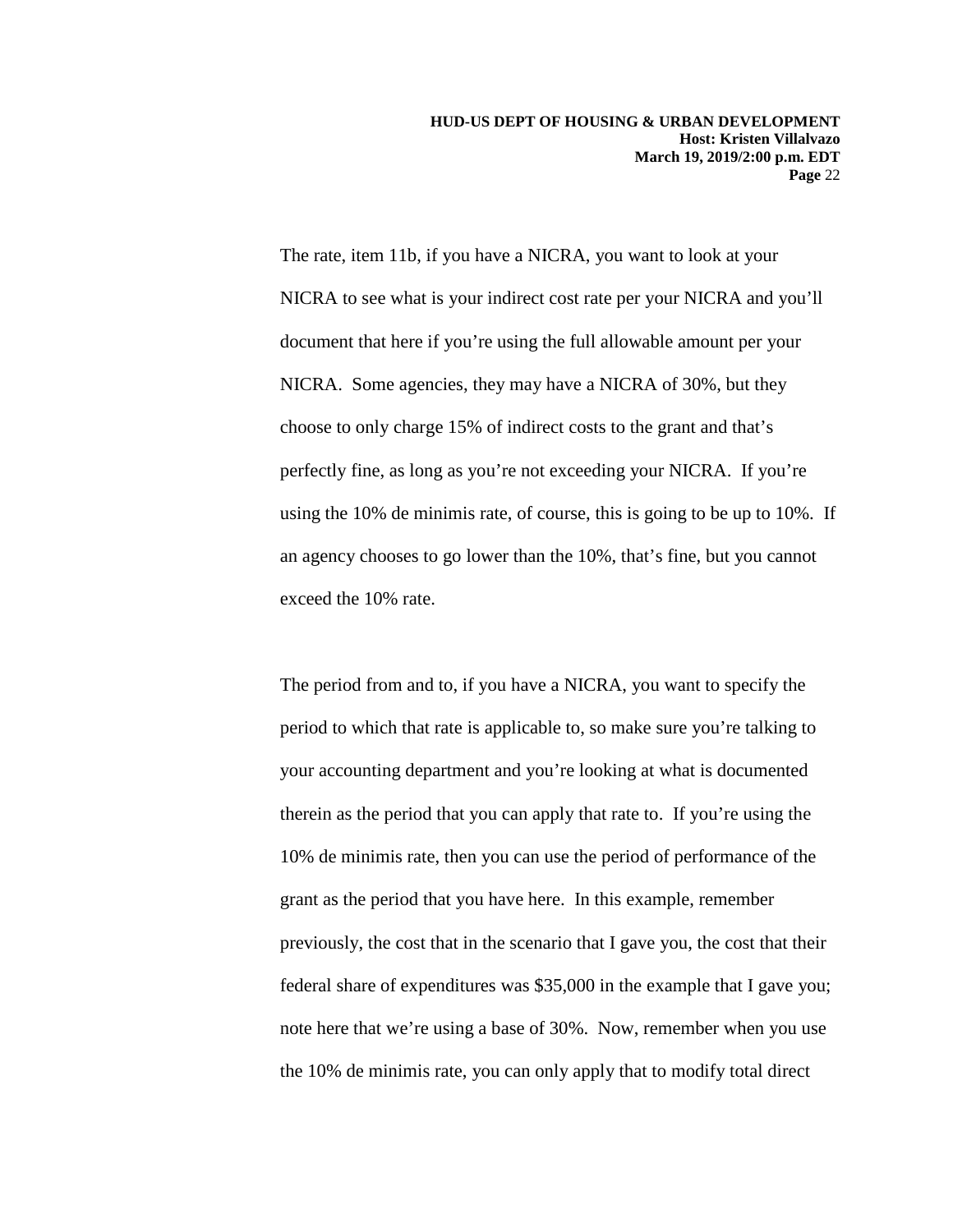costs. So you multiply that there to get the amount that you're going to be charging to the HUD grant and then the federal share would pretty much match up.

Now, in block 13, you will attach item 12. Remember, you're going to attach any explanations deemed necessary, so if you had to put any explanations, you would input that information here. Any certifications, the certification, we're pretty much saying that by signing the report, you're certifying that it's true, complete and accurate to the best of your knowledge. In 13a, you will type the name of the person. In 13c, you put the phone number, email address, the date the report is being submitted and you have the signature.

Okay, so we'll move on to a second example. Now, in this example, example number 2, we have a different scenario. So, the grant award amount for this example is \$98,171.87. They have an approved NICRA that they're using and the rate, per their NICRA is 23.46% of total direct costs. Draw down requests, they haven't drawn down any funds as yet and they have no program income in this example. Now, this agency submitted their, this is their quarterly financial report, or an excerpt from the quarterly financial report that they are using to prepare their FFR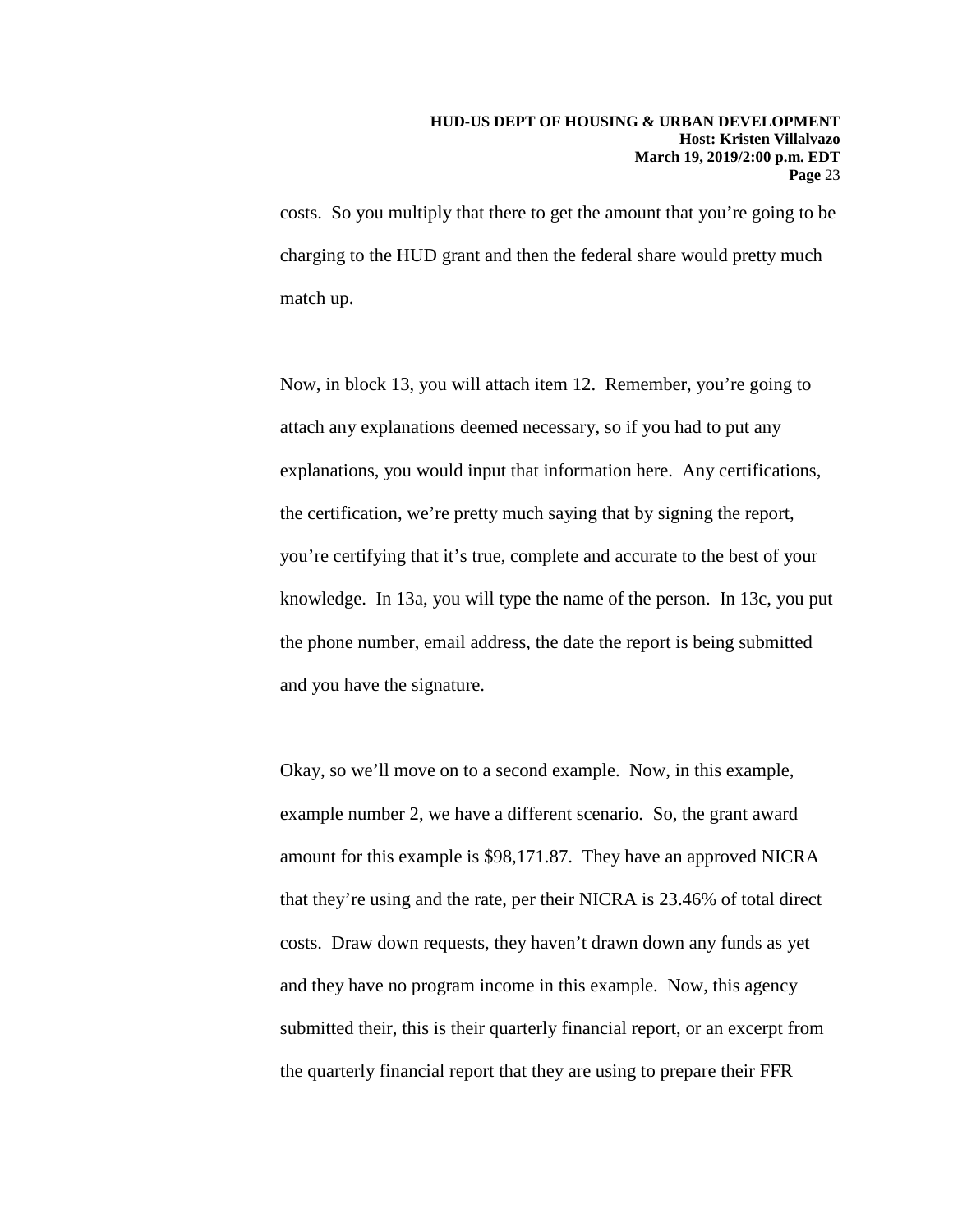report. So, the agency has salaries, rent [ph], travel to get subtotal direct costs or \$48,839.70 to which they apply the indirect cost rate, per their NICRA, of 23.46% and that is calculated as \$11,457.79.

Now, I've had agencies where say, for example, they have their budget that they submitted during the grant execution process and their budget allows for \$20,000 in indirect costs. Some agencies may try to put the entire \$20,000 here in this line item. You cannot do that. When you have an indirect cost rate, you can only apply the indirect cost rate to direct costs that you've incurred for that period. If you're using the modified total direct cost methodology, you can only multiply the indirect cost rate of 10% to modified total direct costs incurred during that period in order to get what the indirect cost amount will be. You cannot look at your budget and say, hey, my budget allows for \$20,000 so I'm just going to lump it here. It doesn't work that way. You have to apply your indirect cost rate to direct costs for that period based on what your NICRA or your 10% de minimis rate methodology specifies.

Anyway, to get the total cost that they've incurred for this period, you'll just add the direct cost of \$48,839.70 to indirect cost of \$11,457.79 to get total costs of \$60,297.49. On the FFR report, remember, in this scenario,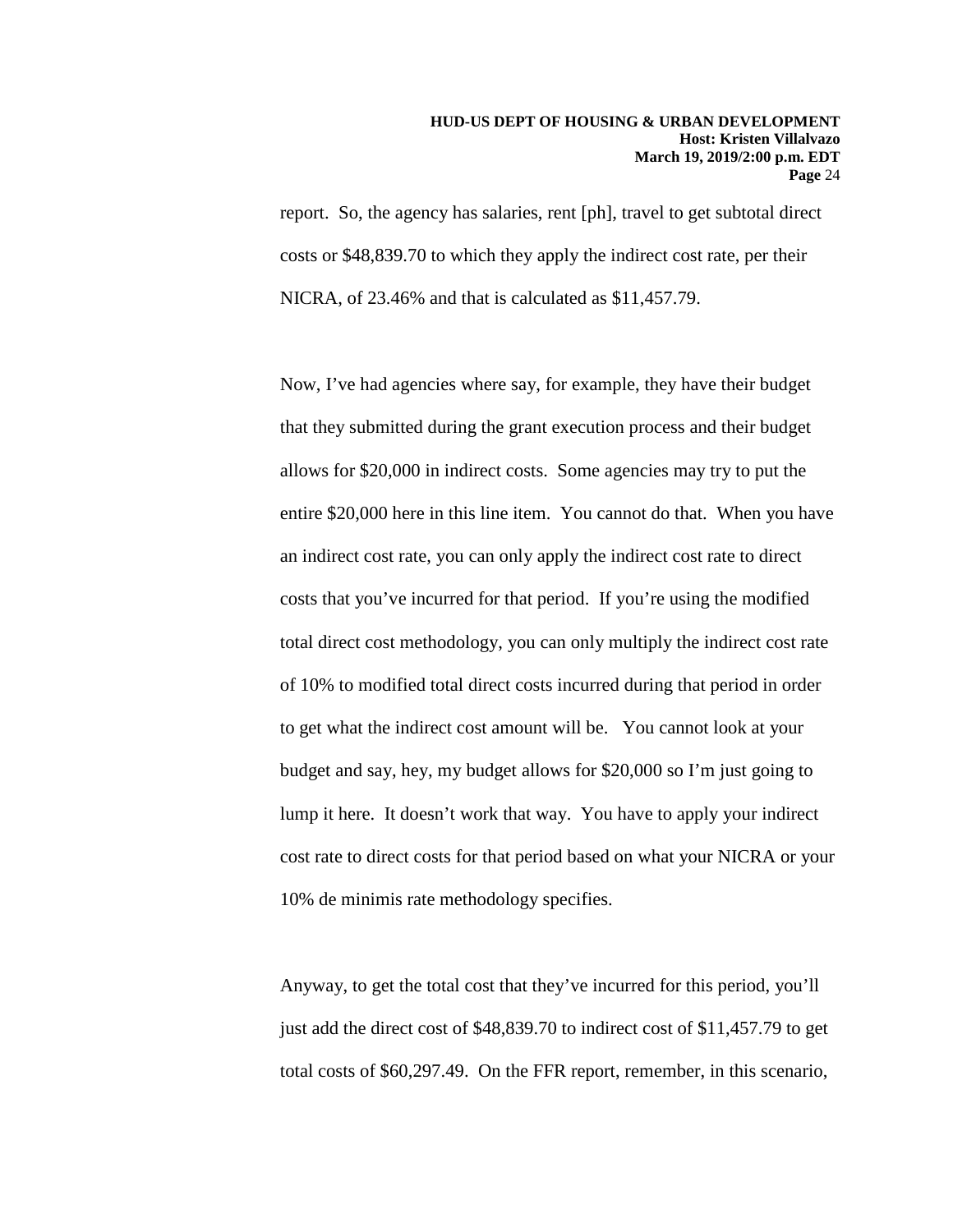they haven't done any drawdowns as yet. This is their first one, so cash received is going to be zero at this time. That's line 10a. Line 10b, cash disbursements, is going to be \$60,297.49 to correspond with what we've just looked at in their—let's go back, here, their total costs that they incurred for the period.

The cash on hand, negative \$60,297.49, that what they are submitting for reimbursement at this time from HUD. So, when they process the drawdown, they're going to do a drawdown request for \$60,297.49. Line 10d, total federal funds authorized. Remember in the scenario, we said that was the amount of their grant award for this year. Federal share of expenditures, \$60,297.49, they didn't have any unliquidated obligations. Their total federal share is just a summation of lines 10e and 10f and their unobligated balance is just deducting the total federal share of expenditures from the total federal funds authorized and now you can see they only have \$37,874.38 that they can drawdown from in the future. They have no recipient share [ph] or program income.

Now, look at item 11 down here. They're using the NICRA specified here. The rate is 23.46% per their NICRA. The period, they looked at their NICRA and it was applicable to costs incurred from 1/1/2016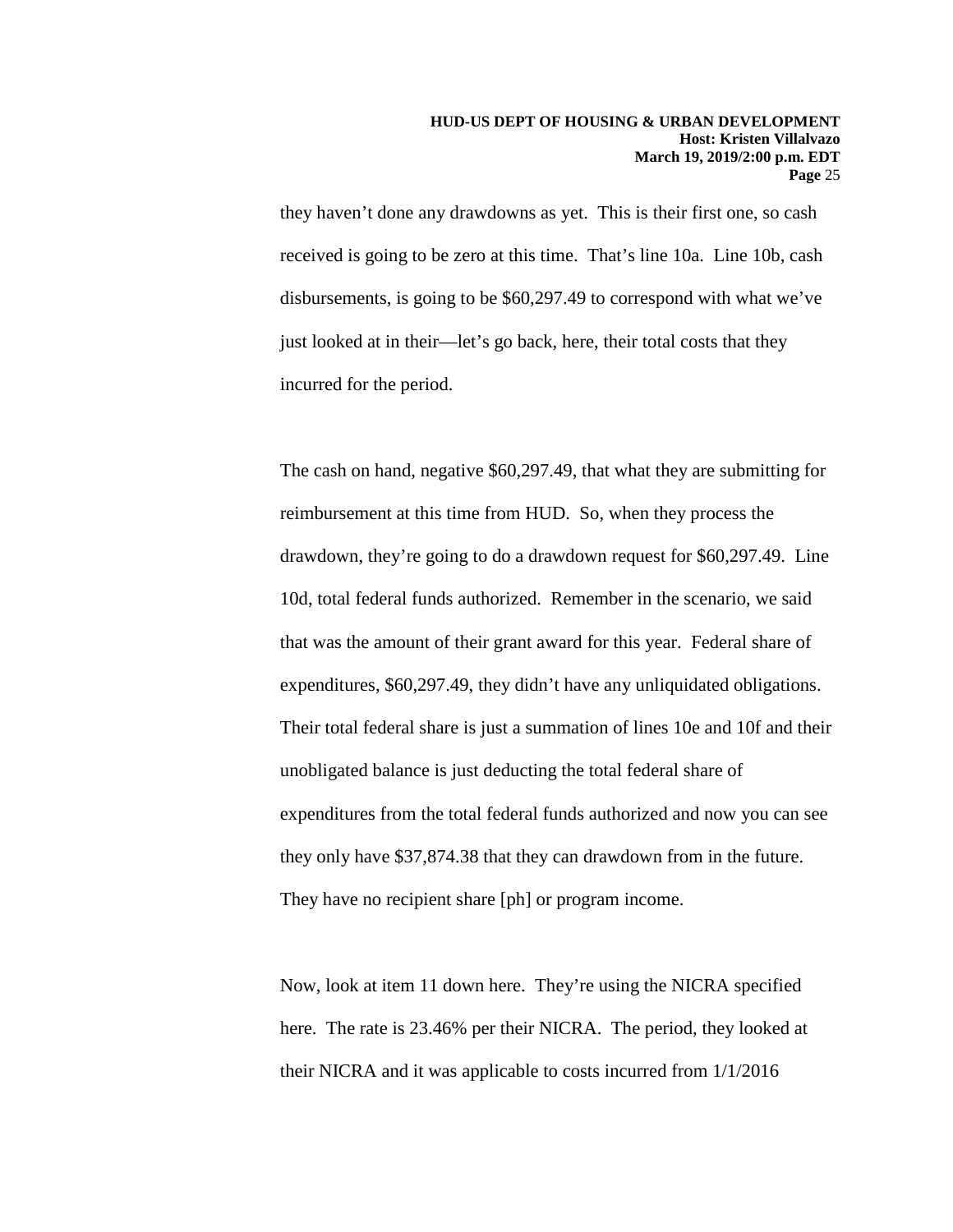through 12/31/2020. The base is \$48,839.70. The amount charged, \$11,457.79. We'll go back to the quarterly financial report excerpt here, total direct cost, subtotal of direct cost was \$48,839.70 and the indirect costs that they incurred was \$11,457.79, so that's where these numbers are coming from. And the federal share pretty much matches up because there are no variances between what this agency is submitting.

Okay, in the next period, and this is going to be their final quarterly financial reports, it's going to be their final report and their final FFR for this grant. Now, in this current period, remember the quarterly financial report that we looked at prior was for Q1. Now, in their Q2, the second quarter, they incurred salary expenses of \$23,000; fringe benefits costs were \$4,617.25; travel \$2,973.93; and subtotal of direct costs for the period was \$30,677.45. They apply their indirect cost rate of 23.46% to get \$7,196.93 and their total cost for this new period is \$37,874.38. In the third column, we have the year to date amount. So, here, we are summing up what they incurred in the prior quarter as well as what they incur in this current quarter. So, total salaries for the year was \$59,574.54; total fringe, \$11,914.90; total travel, \$8027.71; so a subtotal of direct costs was \$79,517.15; and indirect costs, \$18,654.72; and total costs, \$98,171.87.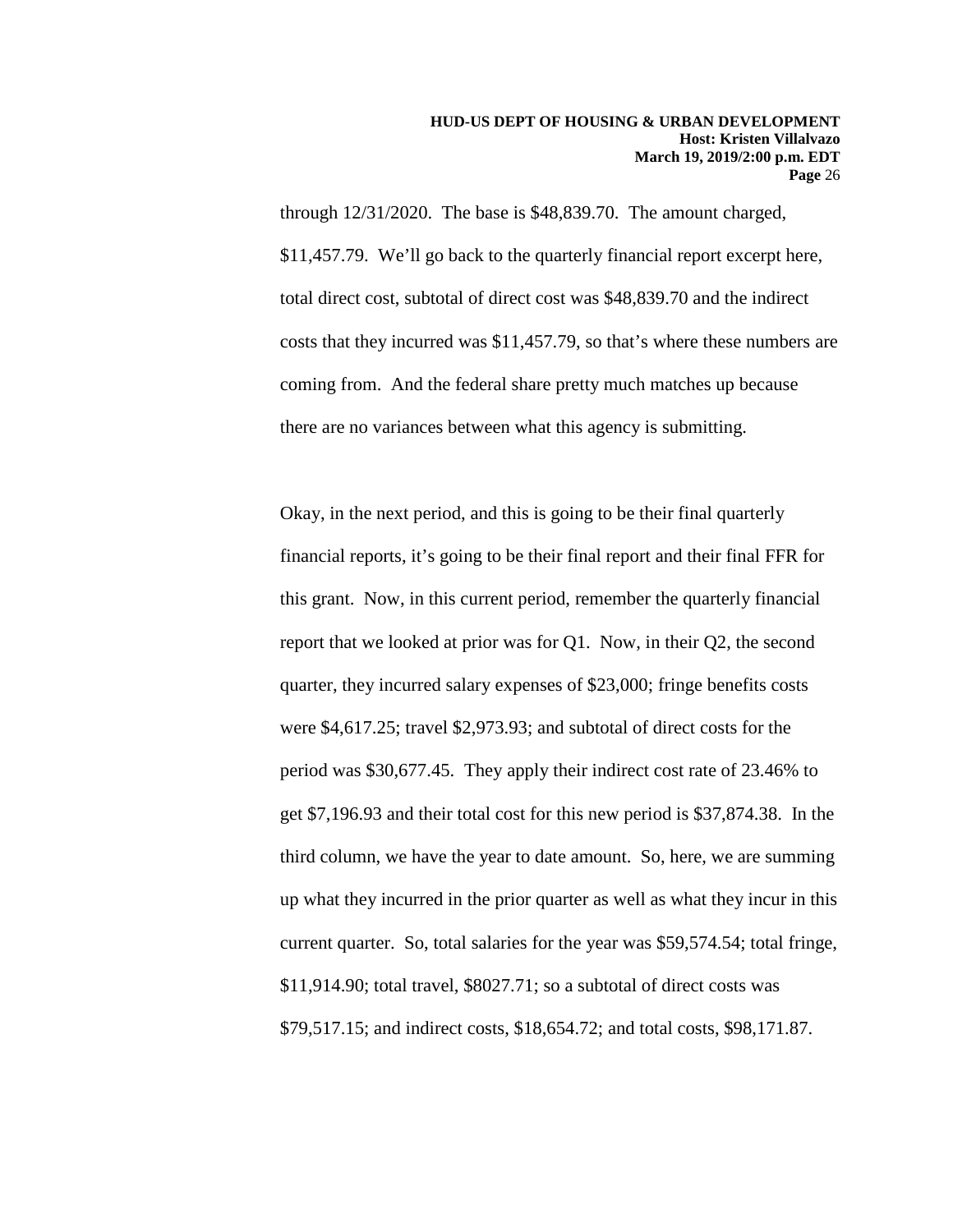Now, remember, this matches up to their grant award amount in this example.

On the FFR, remember, Q1, they processed their drawdown, they received \$60,297.49, right? So, that's what they drew down in the prior quarter, they received it so now, when they're preparing this FFR, they're showing that hey, we already got \$60,297.49 from HUD. In the cash disbursements, cumulative reporting, remember, you have to add up the cash disbursements made for this period and any prior period, so their total cash disbursement for the period is \$98,171.87. Cash on hand, you're just subtracting the cash disbursements from the cash received and you'll show \$37,874.38. So this is the amount that they are drawing down from HUD at this time in their final report.

Total federal funds authorized, that doesn't change. There were no amendments to this agency's grant agreement, so it stays the same at \$98,171.87. Federal share of expenditures, again, cumulative reporting, you show the total amount of your federal share of expenditures through the period that you're reporting on, so it's \$98,171.87. They don't have any unliquidated obligations. Their federal share of expenditures, therefore, is the same as \$98,171.87 and when you subtract the total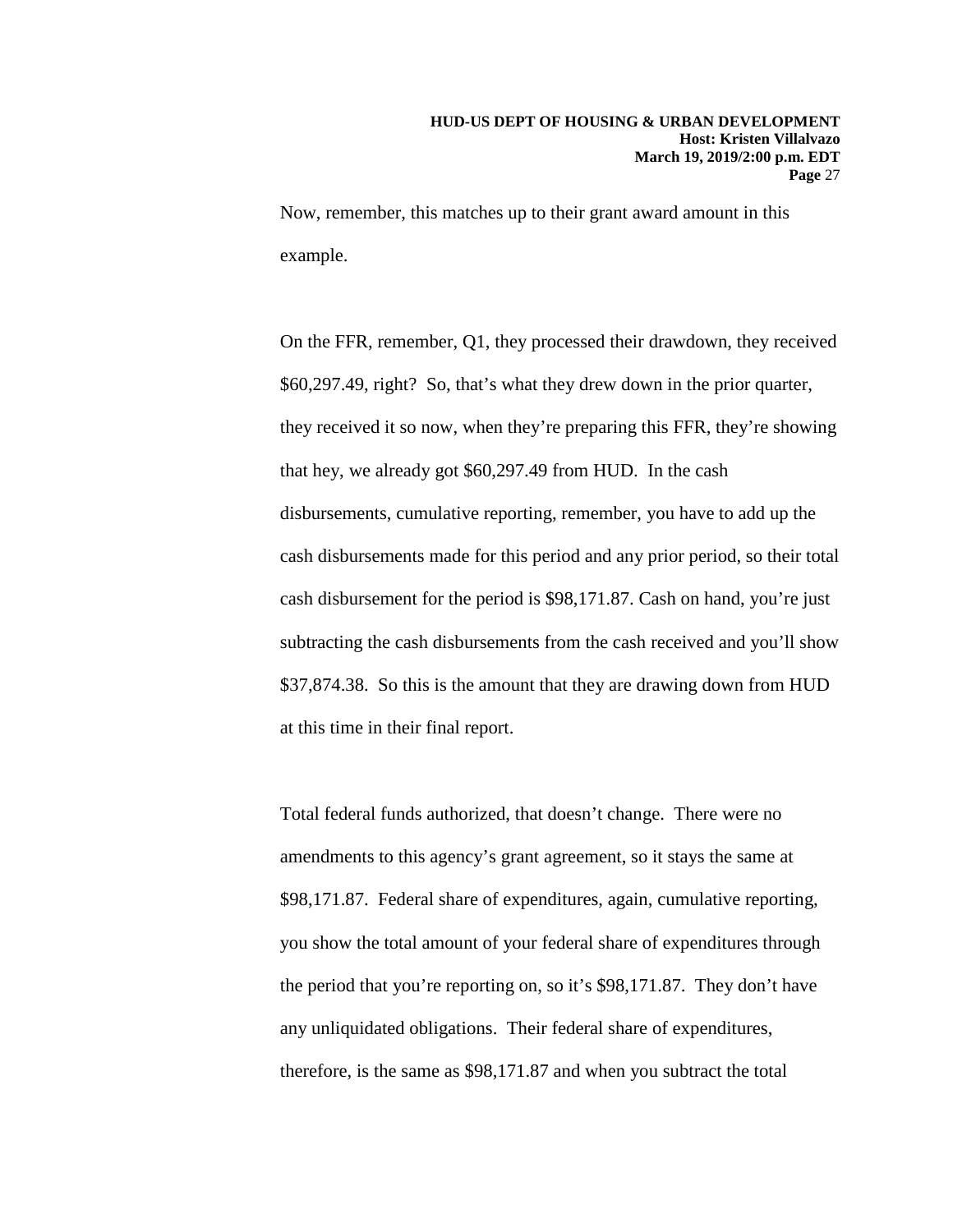federal share of expenditures from the total federal funds authorized, you have a zero balance here, so after this drawdown of the \$37,874.38, they won't have anything else to draw down from HUD.

Again, recipient's share is zero, they don't have any programming coming in this example, so those are also zero. They are using the NICRA rate of 23.46%. The period stays the same, 1/1/2016 to 12/31/2020. The base to which they apply that to is \$79,517.15 and the amount charged, therefore, is \$18,654.72, and that is pretty much just 23.46% of the \$79,517.15 and here are all of the amounts here that we calculated. It is based on the year to date amount. When you're computing and completing your FFR report, you want to make sure that you are using cumulative amounts to do your calculations. Note that the total cost in the Q2 column, look at your second column, total costs, \$37,874.38, those are the costs that they incurred for the current period and that is what they are drawing down currently, and if you look here on line 10c, it's reflected there. They are drawing down \$37,874.38.

Now, again, if you look in the year-to-date column, subtotal of direct costs, \$79,507.15 and the indirect cost cumulative amount it \$18,654.72.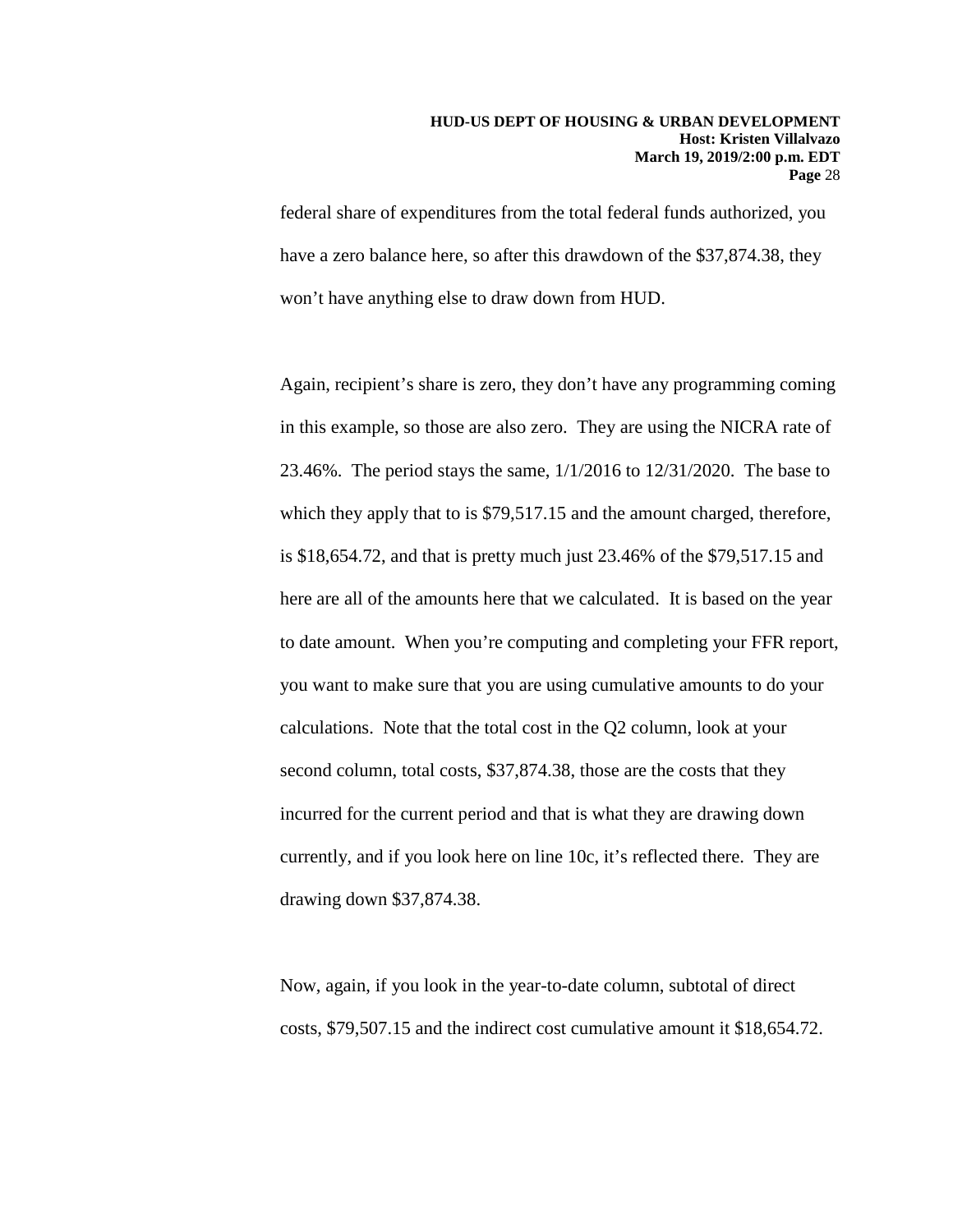Look at item 11, look down here at the bottom at indirect cost. The base is \$79,507.15, and the amount charged is the \$18,654.72.

Okay, some common errors that we've noted from agencies, a lot of times, we'll see where forms have been incomplete, agencies forget to complete a line item, remember you have to always document zero or not applicable if something is not applicable because otherwise, the HUD POC or the reviewer does not know what you mean. You have to tell them what you mean. Is it not applicable to you or is it representing a zero balance?

Also, not submitting a report each quarter—you want to make sure that for each quarter, you're submitting an FFR report and this should correspond with the quarterly financial reports that you're preparing or the final financial report that you're preparing and it should also correspond with the drawdown request that you're making at that time. We've seen a lot where agencies have submitted late reports, not including the proper reporting type or the proper reporting end dates, just not completing the form properly.

In this section, a lot of times, we'll see where agencies, they are not reflecting the cumulative amounts of the drawdowns that they've made in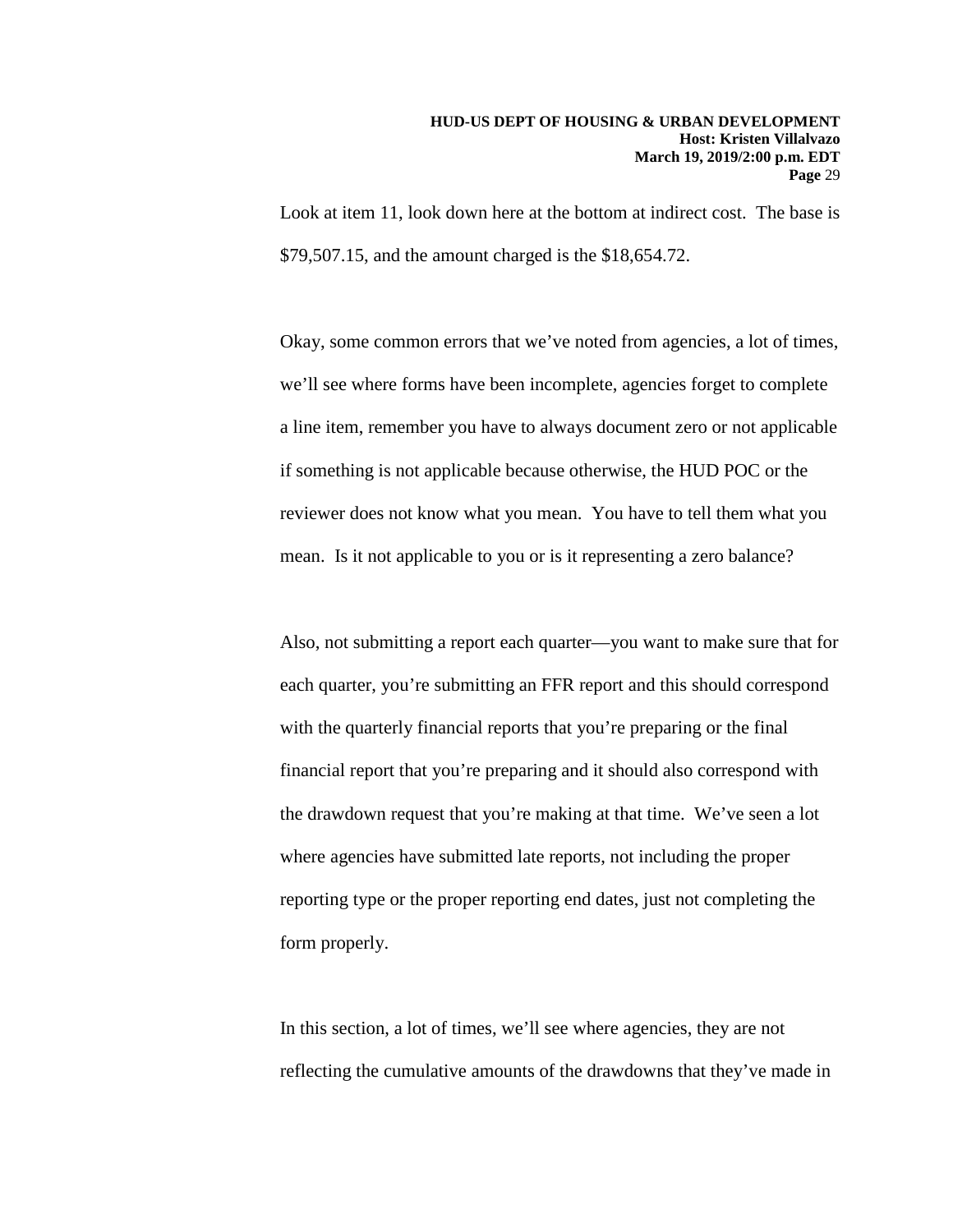line 10a, or in line 10b, they're not showing the cumulative amount for the disbursements. Sometimes you'll look at the FFRs and agencies are just reporting on the current quarter. No, you have to make sure that the reports are cumulative, so that's why if you miss a quarter, you can go back and submit for delinquent reports, like if you missed a quarter, just do one for the quarter that you missed, but you have to make sure that they are cumulative each period.

In this section, agencies will make a mistake on the actual disbursements that they've made for the period. Again, there are always a lot of mistakes where agencies aren't reporting cumulative amounts and that's really important for you to do, and any unliquidated obligations that they may have, sometimes agencies aren't sure what to record in that line item, so that's why I wanted to highlight and let you guys know what do you record in line 10f based on your basis of accounting.

In the program income section, agencies may not be using the deductible alternative for calculating program income, so that's very important. For this grant, you are required to use that alternative. You want to make sure that you're not using the addition alternative.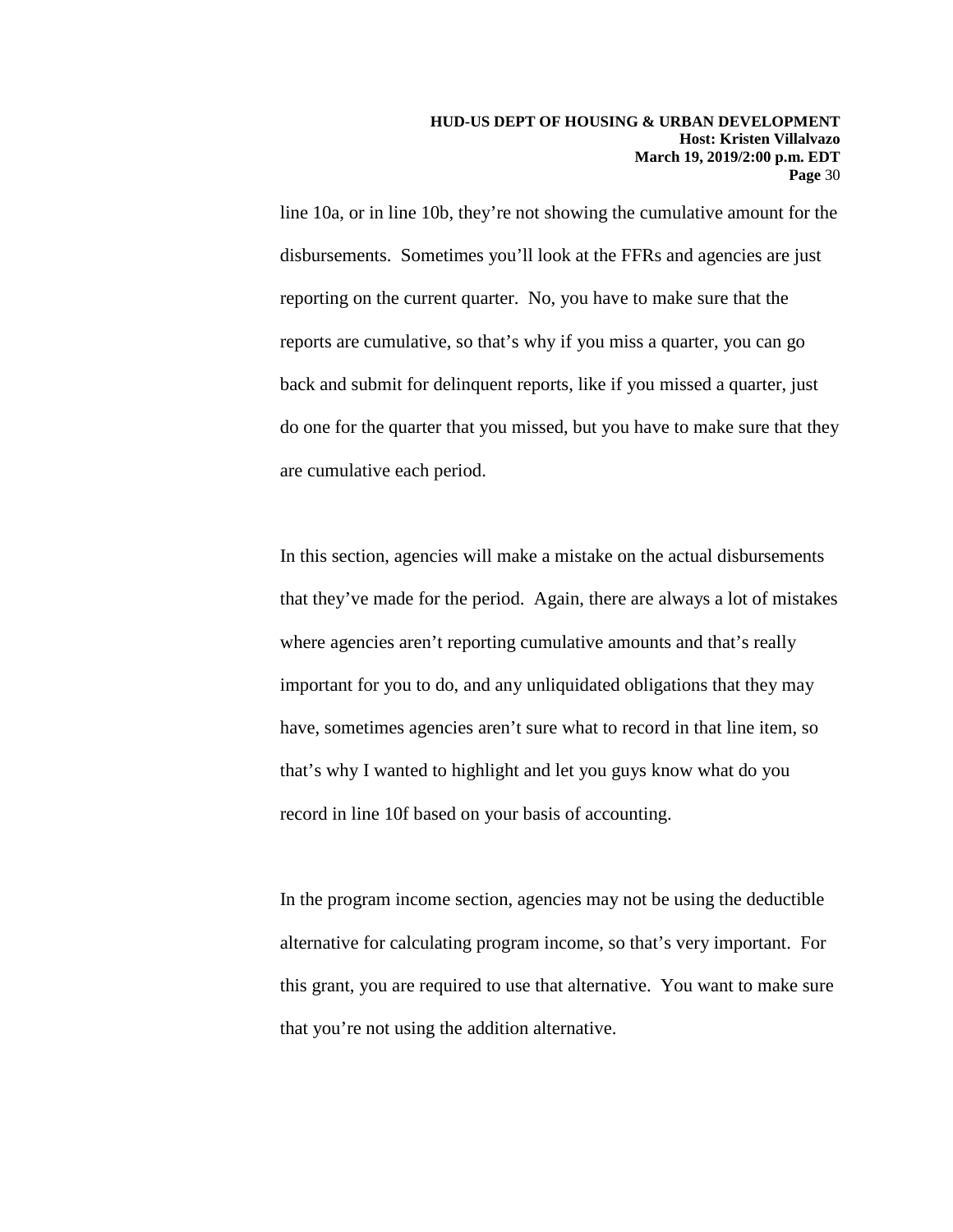Also, any cash on hand, so line 10c, if they amount is positive indicating that you received an advance, noting that this is a cost reimbursement type grant so agencies should not have received an advance. If there is an advance that you received, you have to provide an explanation for what that exception represents.

If you have any unobligated balance at the end of the year, so that's line 10h, if after the end of the period of performance, you still have a balance there that you haven't drawn down, why? There needs to be an explanation for that. Any unexpended program income, remember, you should be using the deductive alternative, so there shouldn't be any unexpected program income in your FFR that you report.

Some things to remember, you want to make sure that you're always double checking your FFR, making sure that you're completing all of the sections. Again, I can't stress enough, if it's not applicable to you, you want to indicate that. If it represents a zero balance, you can just put zero there. Also you want to make sure that it's being signed off by an authorized official, you're not leaving anything blank or incomplete. If you need to have supplemental information, go ahead and attach those and send it. You also want to make sure that you have a copy of your grant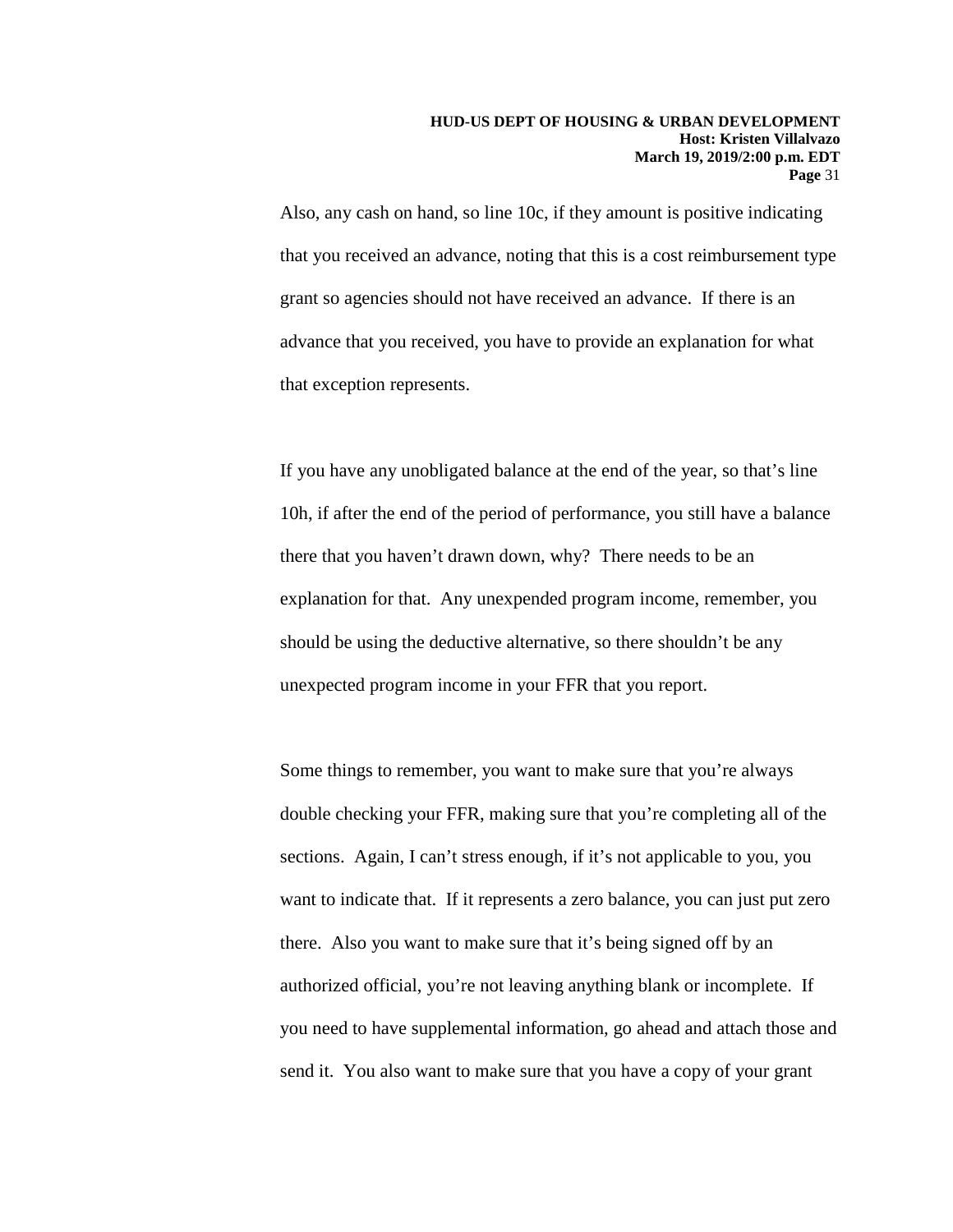award agreement while preparing this as well as any quarterly financial reports or final financial reports as well as any previously submitted FFRs so that you can make sure that you're reporting cumulative amounts each period.

Any program outlays or program income should be reported on the same accounting basis as you are preparing any quarterly reports to HUD. So, you want to make sure that everything is being done consistently.

A final FFR should be submitted for the grant and there shouldn't be any unliquidated obligations there, so that's line 10h. There should be a zero balance by the time you get to the end of your grant unless, for some reason, you have an unliquidated obligation, which you need to provide an explanation to HUD for.

If you need and extension, you have to submit that in writing to your HUD POC and you have to receive that extension in writing from your HUD POC and keep that in your records.

As recipients in the Office of Housing Counseling Grant Program, there is a wealth of information and training that's available to you. We provide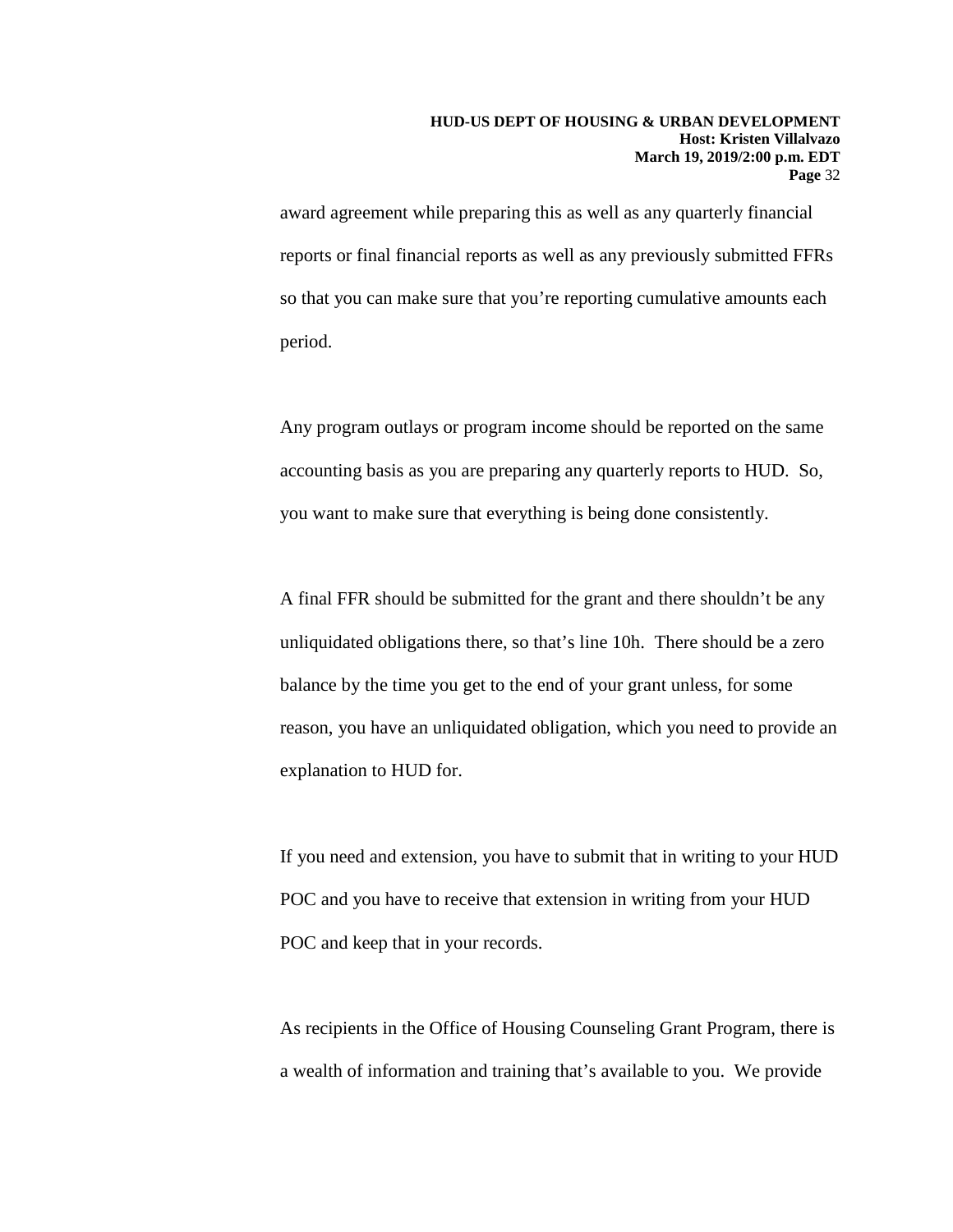one-on-one training with staff on how to complete a Federal Financial Report, so we can work with your agency to help you to prepare your Federal Financial Report using your quarterly financial reports. We also do training on the financial management system where we help configure accounting systems to make sure that they are compliant with the grant agreement as well as the uniform guidance. Also, for grant financial reporting, we provide training on all of the required reporting elements for quarterly financial reporting and final financial reporting relative to this grant.

We also talk about the document retention period, what types of supporting documents you have to make sure that you maintain on file for this grant and we also review quarterly financial reports prepared by agencies for accuracy and completeness. So, we don't just look at your FFRs, we'll look at your entire quarterly financial reporting package or your entire final financial reporting package, make sure that it is complete and it is accurate.

If you are interested in any of these types of assistance, you would send an email to your HUD POC letting them know the type of assistance that you need and who, at your agency, should be contacted if approved. If your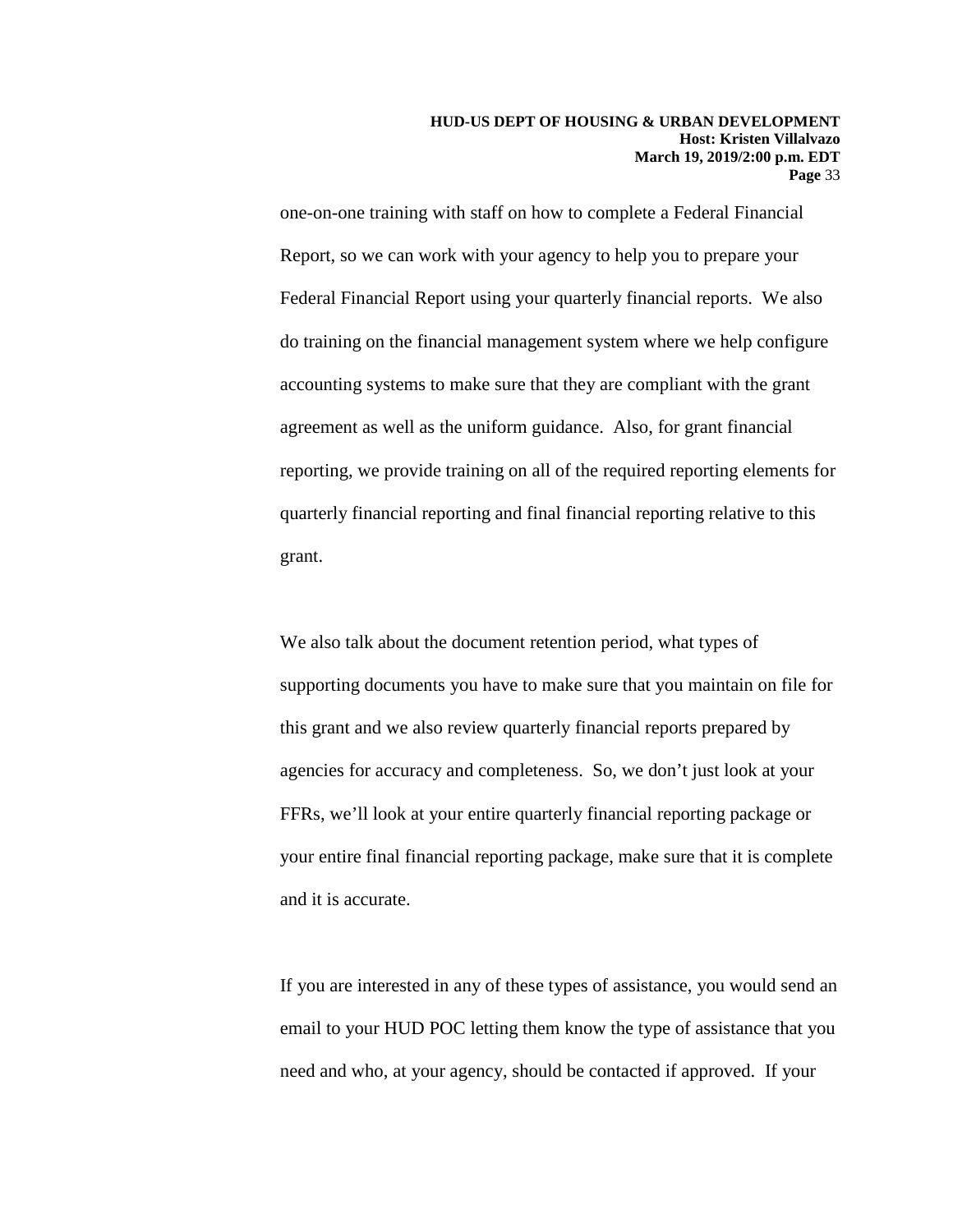HUD POC agrees, then he or she would communicate that to our HUD GTMs and the GTMs are pretty much the representatives who we, as the contractor, work with. They approve all of the work that we do. If they approve that then they would let us know. Once approved then we would contact you directly to set up the training or the technical assistance needed.

For agencies that have received the assistance that we provide, we see that information that we share with you guys can be transferred to other federal programs that you may receive. For our agencies that have subgrantees, we see that it reduces the administrative burdens for parent agencies or pass-through agencies as they monitor their subgrantees. And we believe that this could potentially reduce the risk for findings on your performance reviews or your financial reviews because you are fully aware of what the compliance requirements are. Let's see if there are any questions here.

Okay, so I don't see any questions that have not been responded to online and because of the timing, I won't be taking any questions live; however, if you do think of any additional questions, please send them to housing.counseling@hud.gov, again, that's housing.counseling@hud.gov, with the name of today's training in the subject line. Hopefully this